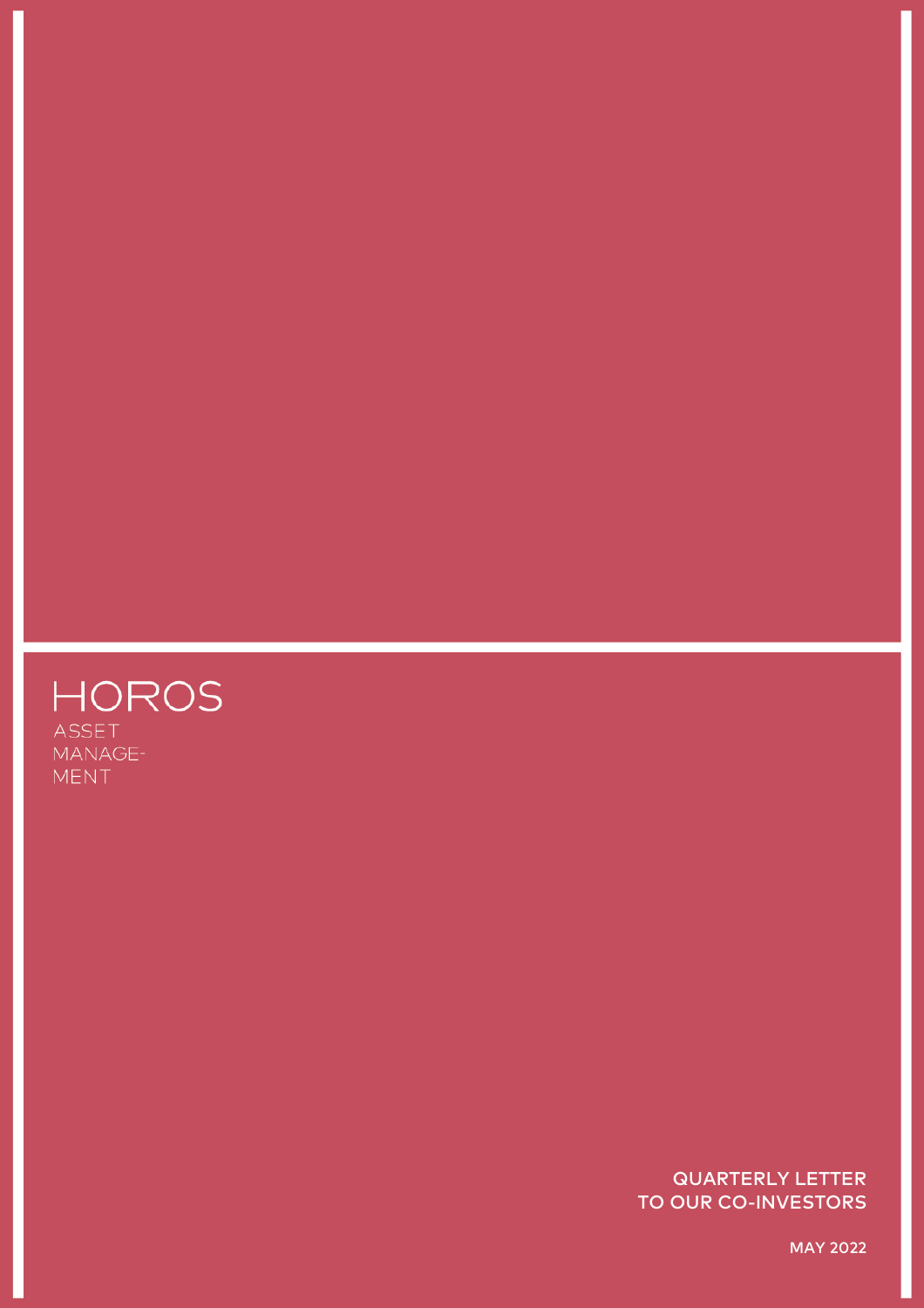### MAY 2022

Dear co-investor,

The new year began with three major sources of uncertainty that will condition the rest of this year's market performance: the economic situation in China, the impact of the Russian invasion of Ukraine and the measures taken by central banks to curb current high inflation rates. Against this challenging backdrop, our Horos Value Internacional fund returned 1.4% over the quarter, compared to -3.3% in its benchmark index. Horos Value Iberia, on the other hand, was down by 1.9% over the period, in contrast to a 0.5% gain of its benchmark.

As usual, I would like to take this opportunity to update our longer-term performance. Since the inception of Horos (May 21, 2018), Horos Value Internacional has returned 22.3%, below the 55.2% gain of its benchmark, while Horos Value Iberia has returned 8.1%, outperforming the 0.5% return of its index. Moreover, since 2012, the returns of this management team stand at 199% for the international strategy and 167% for the Iberian strategy, compared to 219% and 67% in their benchmark indices, respectively[.1](#page-1-0)

We will devote this letter to dealing with these three major sources of current uncertainty and, as always, to discussing the most significant changes in our portfolios.

Thank you for your confidence.

Yours sincerely,

ı———ı

Javier Ruiz, CFA Chief Investment Officer Horos Asset Management

<span id="page-1-0"></span>

<sup>1</sup> The data includes the performance of the portfolio management team in its previous professional period working for another asset management firm (from May 31, 2012 for the international strategy and September 30 for the Iberian strategy, until May 22, 2018 in both cases, when they joined Horos AM). Past performance is not a guarantee of future performance.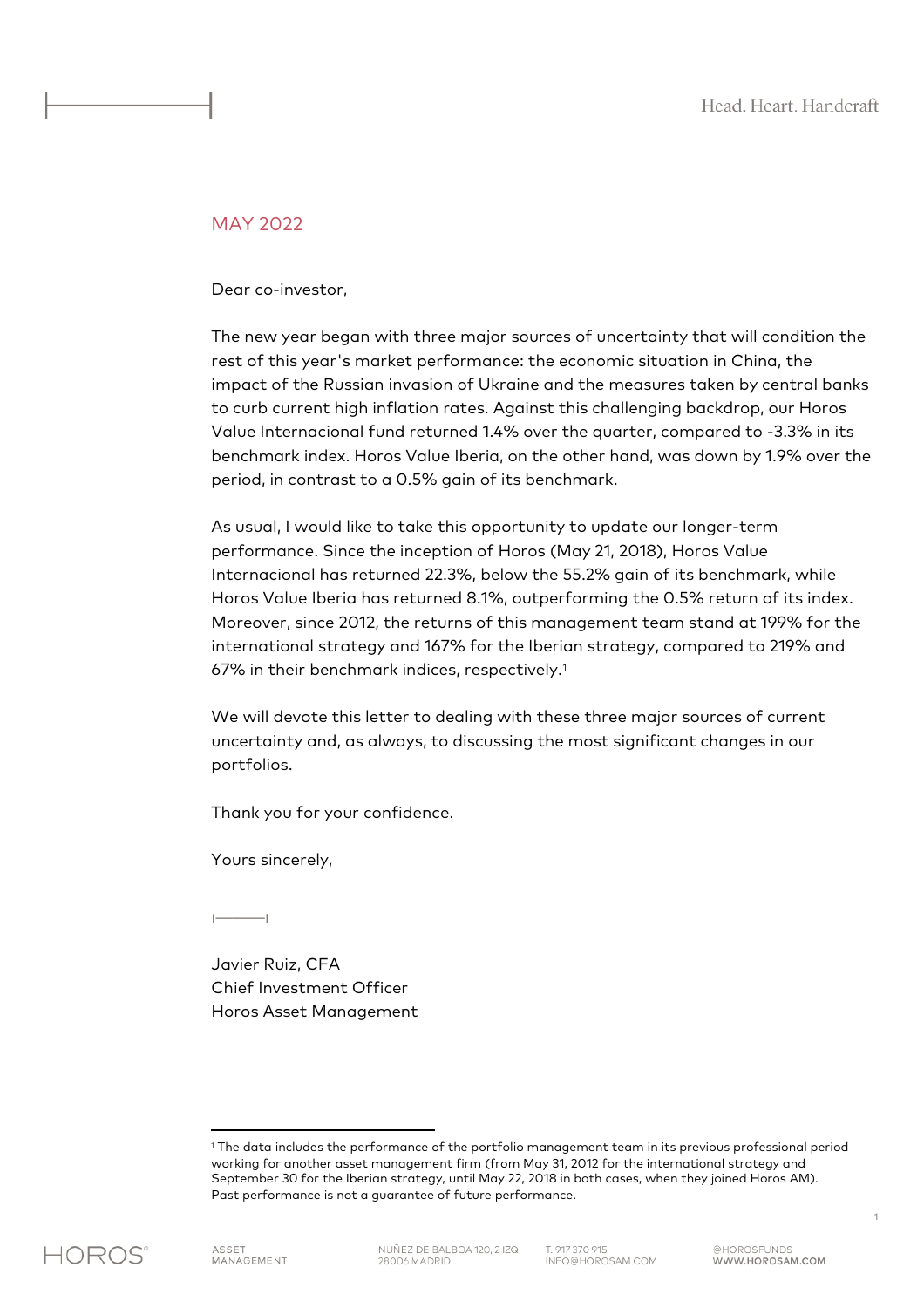## Executive summary

## *I see an inflation profile which looks like a hump.*

— Christine Lagarde.

There is no doubt that it is difficult to find a time when there have been events as relevant as those we have been experiencing in recent months. On the one hand, since last year, as a result of the Chinese government's regulatory crackdown on such important industries as real estate and technology, and impacted by the lockdown measures to combat the current wave of the coronavirus in this country, China is experiencing its worst economic scenario since it began a move away from the communist model towards the current state capitalism. On the other hand, Russia's invasion of Ukraine is exacerbating the problems of the fragile Western energy system, which is heavily conditioned by the disorderly and forced energy transition in which we have been immersed in recent years. As a result, prices of commodities (fossil fuels in particular) have skyrocketed due to severe bottlenecks. Lastly, and very relevant given its direct impact on markets, central banks (especially the Federal Reserve) are initiating the greatest monetary tightening in more than fifteen years because of the high inflation we are experiencing worldwide. This monetary tightening is having a significant impact on the performance of fixed income markets (with declines not recorded in decades for a first quarter) and on those companies whose valuations were discounting cash flows far away from the present time (such as the businesses that took off during the pandemic and many tech companies). All these issues will be discussed in this letter.

In addition, we will discuss the most significant changes that we have made to our portfolios. Among others, we can highlight that at Horos Value Internacional we exited our positions in the metallurgical coal producers Ramaco Resources and Warrior Met Coal, following the strong performance of their stocks. In addition, we initiated two new positions in the quarter, namely, the civil and military aviation company Dassault Aviation and the financial services company Petershill Partners. Horos Value Iberia had no exits during the period, but we added two new names: Applus Services (inspection, testing and certification) and Grupo Ecoener (renewable energy).

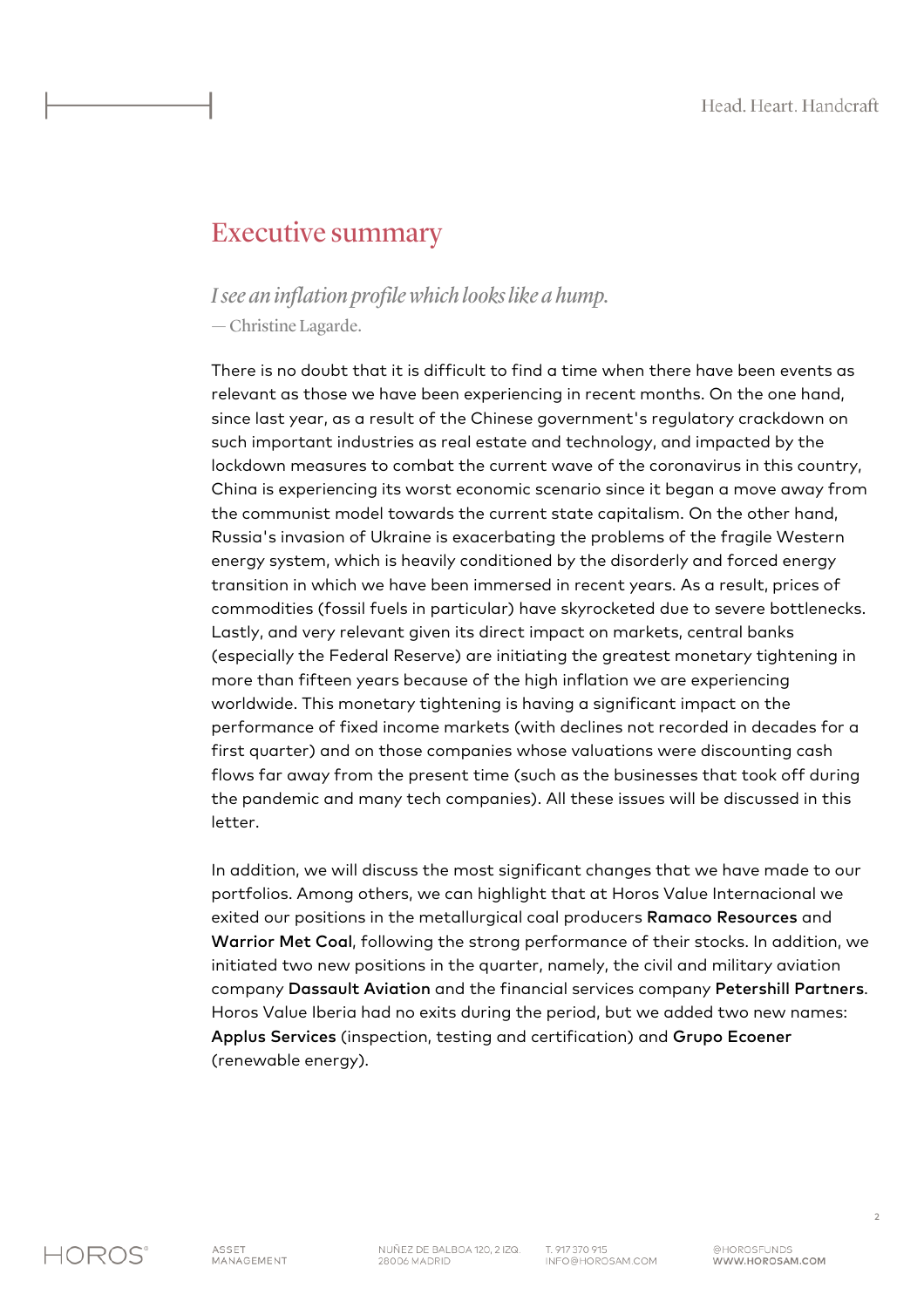## This is what relativity looks like

## *Time is what keeps everything from happening at once.* — Ray Cummings

The movie Interstellar is certainly my favorite and, surely, the one I have watched the most times only behind the original trilogies of Indiana Jones and Star Wars. It combines my three favorite attributes in one movie: it is directed by a director whose work fascinates me (Christopher Nolan), the story is set in space (one of my frustrated vocations was astrophysics) and it has a brilliant soundtrack, composed by the genius Hans Zimmer.<sup>2</sup> One of the moments that had the greatest impact on me, in this sort of space opera, takes place when one of the scientists accompanying Cooper's character on his mission (the protagonist of the story played by Matthew McConaughey) explains to him the concept of relativity and why every hour spent on one of the planets they want to explore would be equivalent to seven years on Earth. It is only natural that Cooper would be astonished at such a revelation!

Obviously, my own movie tastes don't have to be interesting to anyone. However, I am sure that most people have gone through times in their lives when, perhaps not as much as the extreme example of Interstellar, there are weeks when nothing seems to happen and they fly by and others when absolutely everything happens, as if it were years. Of course, financial markets are no strangers to this peculiar phenomenon. If you trace the history of the stock market, you will easily notice that the indices tend to move relatively calmly for more or less long periods of time, and then suffer periods, usually shorter, of huge volatility. The dotcom crash at the turn of the century and the Great Recession of 2008 are two clear examples of this.

However, it is hard not to think that recent times have been particularly intense in terms of the number and impact of events that are affecting societies, economies and, of course, stock markets around the world. For instance, since the inception of Horos Asset Management four years ago, the portfolio management team formed by Alejandro, Miguel and myself have had to deal with the uncertainties associated with the "Trump Trade Wars," the "death" of value investing, the worst pandemic that humanity has experienced in the last hundred years, the severe global bottlenecks derived from this and driven to the extreme by the massive fiscal and monetary stimulus worldwide, the unpredictable consequences of the disorderly

<span id="page-3-0"></span>

<sup>&</sup>lt;sup>2</sup> For the most curious, in this interview Hans Zimmer explains how he created the striking sounds of the movie Dune: Vanity Fair (March 17, 2022): *How 'Dune' Composer Hans Zimmer Created the Oscar-Winning Score | Vanity Fair*. YouTube. https://www.youtube.com/watch?v=93A1ryc-WW0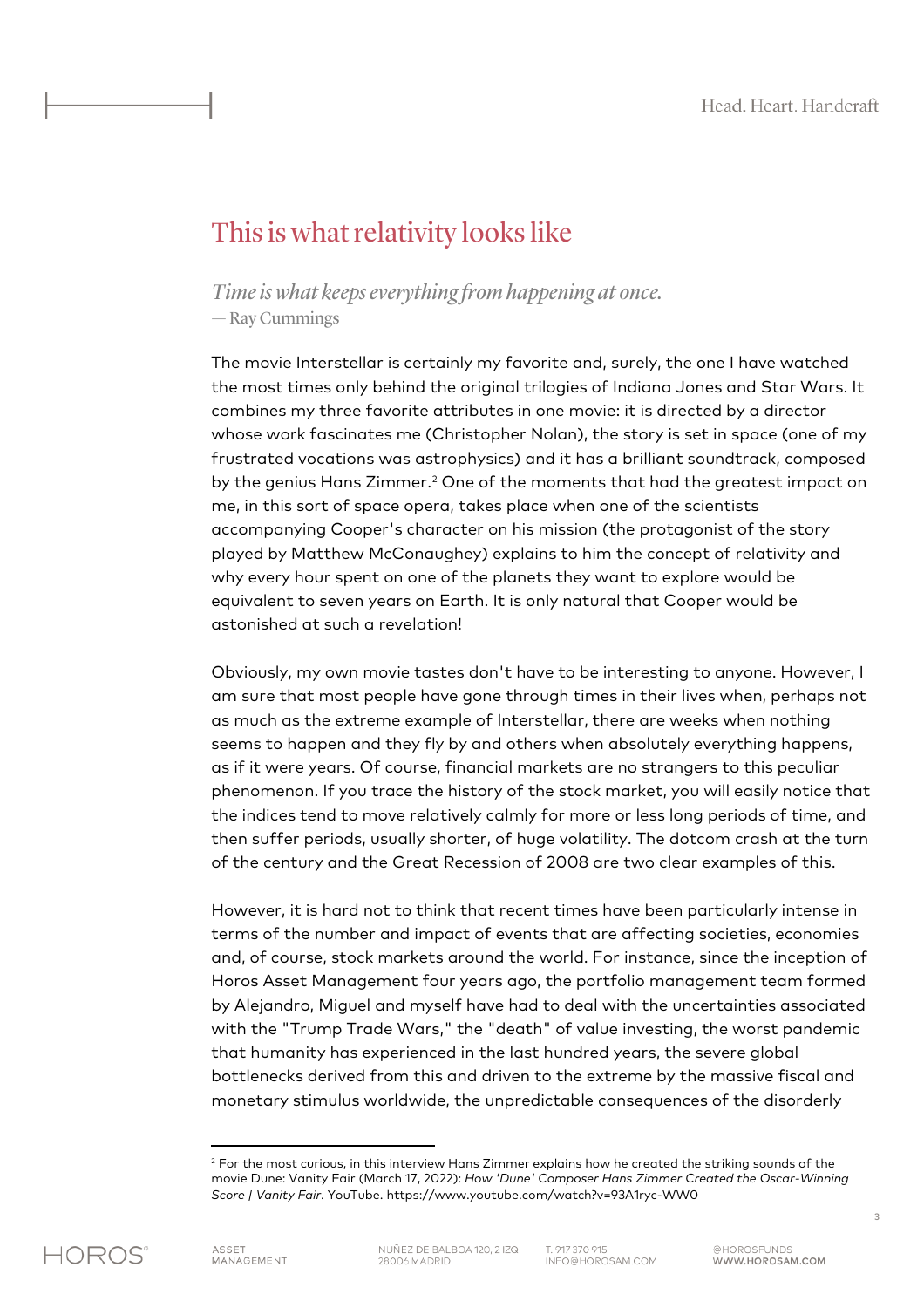and forced energy transition, the foreseeable first major tightening of the Federal Reserve's monetary policy in about fifteen years, China's first major economic crisis since it opted for this model of managed capitalism and, finally, Russia's terrible invasion of Ukraine.

The good news is that, despite all this noise, our funds' NAVs are close to all-time highs and, more importantly, so is the upside potential of our portfolios.[3](#page-4-0) That said, as we have highlighted in the last two letters, our funds (Horos Value Internacional in particular) have a significant exposure (for better and for worse) to the recent major events outlined above. Specifically, the situation of China's economy and the energy transition, where the war and the sanctions against Russia that are being announced day after day are increasing the fragility of, among others, the energy system of the West. For this reason, I believe it is important to focus this document on these events, their recent impact on our portfolios and our positioning for the future.

I cannot end this section without recalling that it was, precisely, Vladimir Ilich Ulyanov (better known as Lenin) who said:

*There are decades where nothing happens; and there are weeks where decades happen. [4](#page-4-1)*

## China, or when excessive control can lead to chaos

*Laws are like cobwebs, which may catch small flies, but let wasps and hornets break through.* — Jonathan Swift

As we had the opportunity to discuss in the Q3 2021 letter (see [here](https://horosam.com/wp-content/uploads/Letter-to-our-co-investors-3Q21.pdf)), the development model of the Chinese society is based on the pillars of what is known as State capitalism or techno-socialism. This system aims to beat the traditional capitalist model by initially allowing and supporting entrepreneurship, even going so far as to allow the non-compliance with the traditional rules of the game, such as respect for private property or intellectual property. Once a theoretical ideal level has been reached, the Chinese Communist Party enters the scene to "help" this development permeate the rest of society, increasing (in theory) the welfare of

<span id="page-4-1"></span><span id="page-4-0"></span><sup>&</sup>lt;sup>3</sup> I encourage you to take a look at the annexes to this letter, where you can calmly review this information. <sup>4</sup> Esparza, P. (April 9, 2017). El épico viaje en el tren con que Lenin regresó a Rusia para liderar la Revolución. *BBC News*.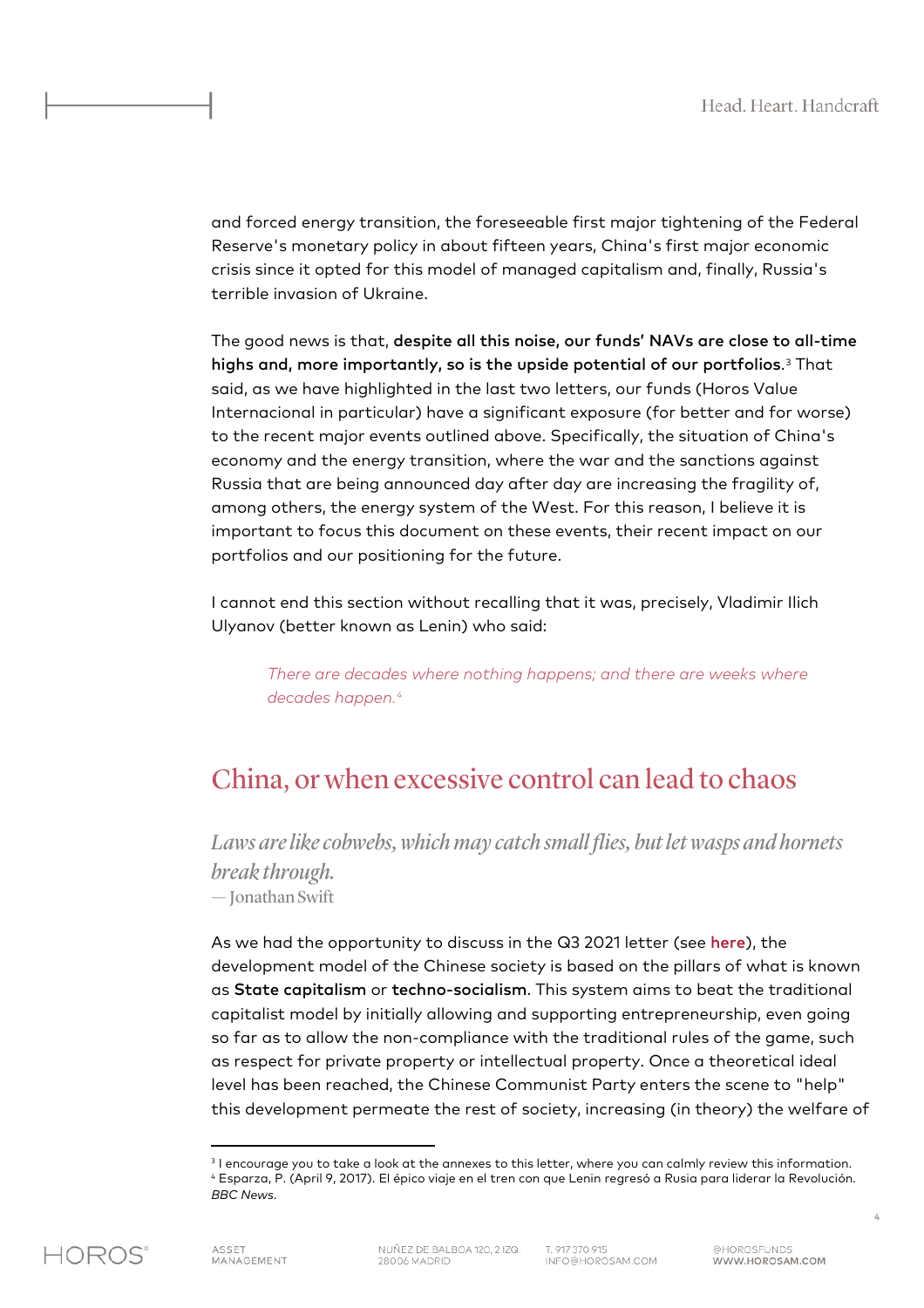all. In some senses, Xi Jinping believes that it is time to redistribute this accumulated wealth (the goal of the "common prosperity" program), so he has not hesitated to intervene in the most relevant sectors of the country, such as technology, finance and real estate. However, as we also pointed out at the time, this excessive control may be leading precisely to the system imploding or, at least, escaping the rigid control of the Party.

This risk has become very apparent in the country's real estate sector, following Xi Jinping's attempt to cool it down with the announcement in 2020 of the "three red lines." I will not repeat here how these measures triggered the fall of the giant developer China Evergrande Group. However, I would like to update the situation of the sector, given its relevance to the Chinese economy and, therefore, to a significant part of our Hong Kong-listed companies. I will begin, of course, by reviewing the main figures of this industry, although with the caution required when analyzing the data reported by the Asian giant.

On the one hand, government statistics point to a slowdown in new home sales prices, although they are not yet in a downward trend. In fact, the March figure shows a year-on-year increase of 1.5%.[5](#page-5-0) This is the lowest figure in seven years, but the reality is that it is still positive. This contrasts with some of the numbers reported by the country's main developers. For example, Country Garden Holdings (one of the real estate entities with the largest financial cushion) announced a drop in sales prices of -14% for the months of January and February. Some smaller entities are showing the same trend and, in general, there is talk that many players are offering to dispose of portfolios of assets at significant discounts.<sup>[6](#page-5-1)</sup> Other major developers, such as China Vanke, said back in January that the "golden age" of the Chinese real estate sector was over and that they had to prepare for "very hard times."[7](#page-5-2)

There are several possible explanations for this apparent paradox. One of them may lie in the composition of the country's new home price index, since it is made up of the 70 main Chinese cities and has maintained this composition stable since 2005, when many of today's relevant cities were no more than small towns. Another factor that may be distorting or, rather, detracting from the informative value of the data, is probably to be found in the heterogeneity of markets and geographies of the developers' assets. China is a huge country with dynamics that can differ substantially from one area to another—Shanghai is not the same as a

<sup>&</sup>lt;sup>5</sup> (April 15, 2022). China March new home prices stall again as COVID damps sentiment. *Reuters.*<br><sup>6</sup> Li, C. (March 20, 2022). China Says Housing Prices Are Stable, but Developers See Significant Declines. *The* 

<span id="page-5-2"></span><span id="page-5-1"></span><span id="page-5-0"></span>*Wall Street Journal.*<br><sup>7</sup> Liu, P. (February 14, 2022). Vanke says the 'golden age' of China's property is over as bellwether developer

girds for hard times. *South China Morning Post*.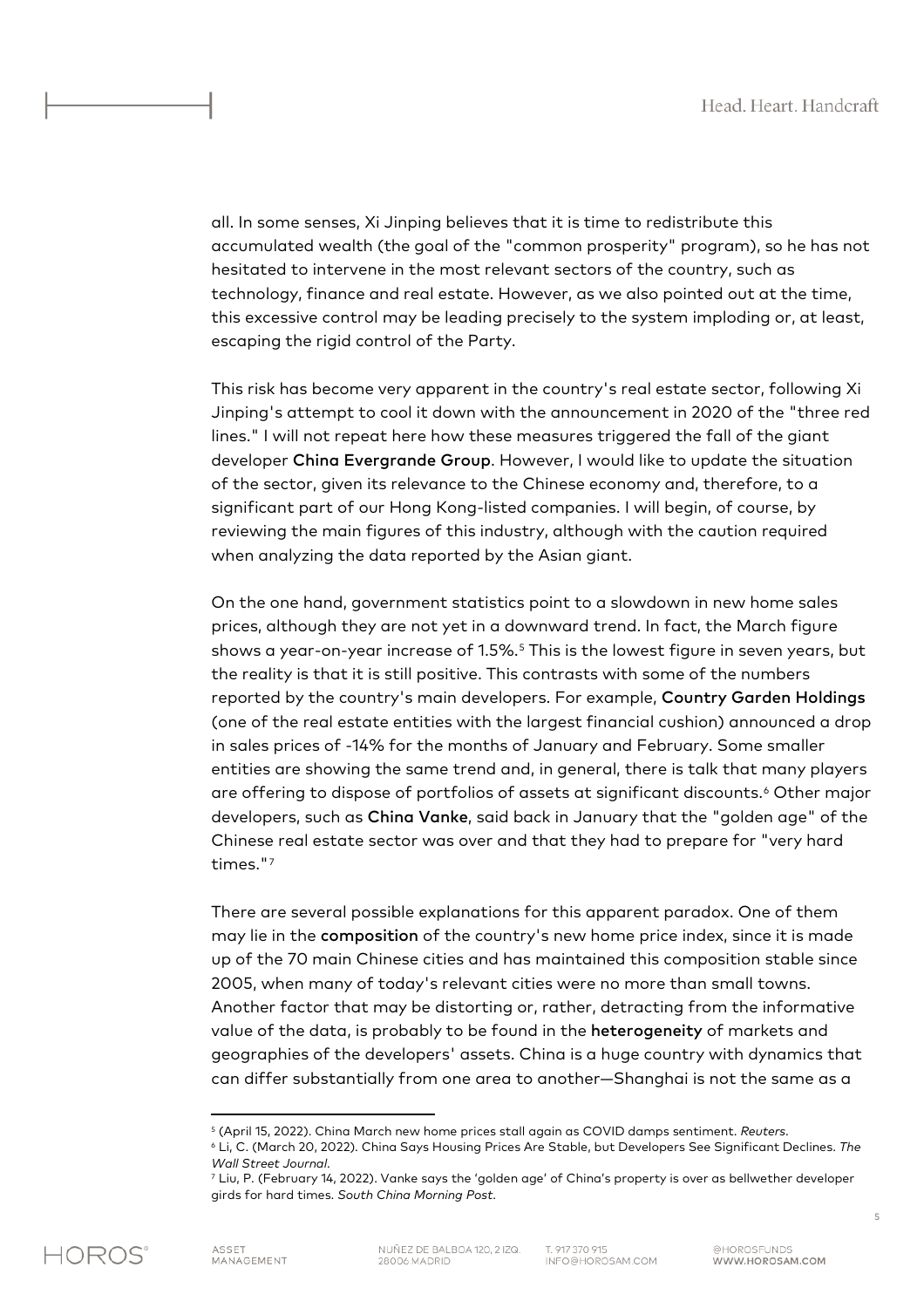tertiary city such as Kunming, even though the latter is home to nearly five million people—so we cannot extrapolate what happens in one city or another to the country as a whole. Finally, we should not disregard the possibility that the Party itself is trying to soften, however it can, the evolution of the general index (by imposing, for example, price controls) to avoid a collapse in public confidence and a further downturn in the real estate sector.[8](#page-6-0)

In any case, another fundamental variable paints a much more stressed scenario for the real estate market. Specifically, the volume of transactions has suffered a severe decline in recent months, dropping by close to 50% for the country's 100 largest developers in the first quarter of 2022.<sup>[9](#page-6-1)</sup> As a cause and consequence (it is a process that feeds back on itself) of this halt in activity, the main real estate entities in the country have seen how the tap of new financing has been closed who is going to lend to distressed companies that cannot sell or even finish their projects?. For example, the total value of new offshore debt issuance (targeted at foreign investors) has fallen by nearly 70% in the first quarter of 2022.<sup>[10](#page-6-2)</sup> Obviously, this has triggered a desperate search for liquidity by these entities, divesting themselves of their most saleable assets, possibly at the least desirable time.[11](#page-6-3) An example of this trend, which is continuously repeated in the sector, is the sale of the real estate services divisions of these developers. Thus, different transactions are taking place, such as those recently announced by Yuzhou Group or Vanke China[.12](#page-6-4)

However, not all companies are managing to dispose of enough assets. Some are trying to avoid getting rid of their crown jewels altogether. Indeed, as we warned two quarters ago, the greatest risk we saw in real estate services companies was the possibility that their working capital would be severely hit due to the potential delay in collections (or even defaults) from their respective parent companies (developer groups which, in addition to retaining a majority equity stake have important commercial ties with these services companies). Well, this negative scenario has begun to materialize. Thus, although not because of this casuistry, China Evergrande Group reported at the end of March that its subsidiary Evergrande Property Services Group had seen more than two billion dollars of cash evaporate, after being claimed by lenders who had previously agreed to accept this

6

<span id="page-6-0"></span><sup>8</sup> Li, C. (March 20, 2022). *Idem*.

<span id="page-6-1"></span><sup>9</sup> Liu, P. (April 12, 2022). China's developers bid more for land, betting supportive measures will revive property market. *South China Morning Post*.

<span id="page-6-2"></span><sup>10</sup> The contraction would be less than 50% if onshore debt (for domestic investments) is included. Liu, P. (April 8, 2022). Chinese property firms' bond issuances fell sharply in first quarter, Beike's research unit says. *South China Morning Post*.

<span id="page-6-3"></span><sup>11</sup> Ouyang, I. (March 9, 2022). Chinese developers speed up asset sales to state firms amid prolonged debt crisis. *South China Morning Post*.

<span id="page-6-4"></span><sup>12</sup> Kawase, K. (March 31, 2022). Vanke boss sorry for profit drop as other China builders go quiet. *Nikkei Asia.*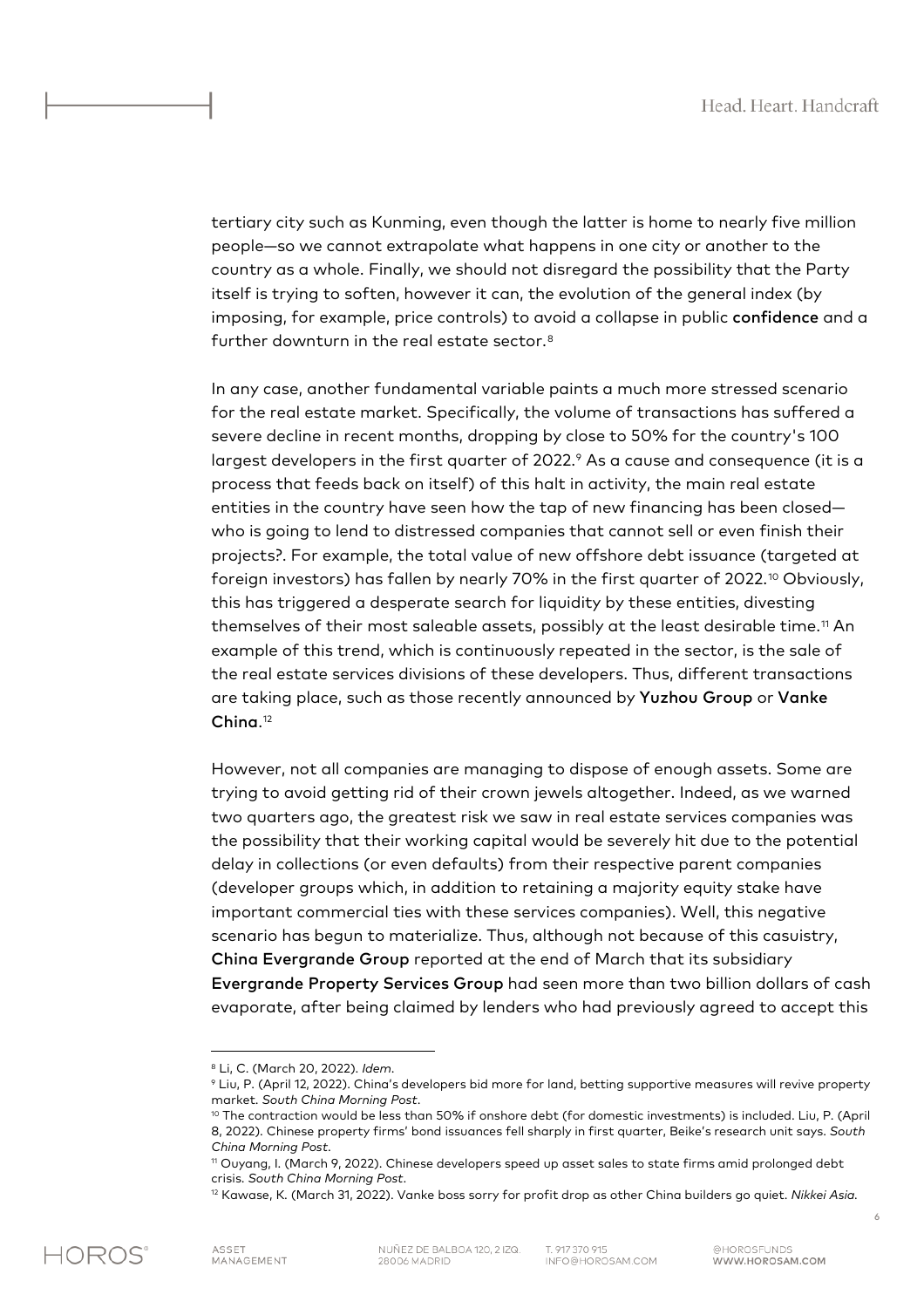money as collateral for default.[13](#page-7-0) Both companies, along with China Evergrande New Energy Vehicle Group, had unexpectedly announced a trading halt a day before issuing this statement.<sup>[14](#page-7-1)</sup>

It is not the only real estate services company that has suffered a significant deterioration in its balance sheet. Our company Kaisa Prosperity published unaudited quarter-end results showing a sharp decline in its cash position, as a result of an increase in its working capital due to delays in collections for services provided to its parent company, the developer Kaisa Group Holdings. Specifically, Kaisa Prosperity reported that the cash held on its balance sheet had dropped from c. 1.2 billion renminbi to around 375 million renminbi. A reduction of almost 70% in just six months and largely attributed to an increase in the company's accounts receivable. Will Kaisa Prosperity recover the money it is owed? Time will tell. For now, the company has set aside some 190 million as provisions for potential defaults by its customers.

As for our other investment in the sector, Aoyuan Healthy Life, it announced, as did its parent company China Aoyuan Group, that it would not publish its results within the deadline authorized by the Hong Kong regulator. The two reasons given by the company were the impact of lockdowns (due to the current COVID-19 wave in China) and the auditor's request for more information on amounts transacted with related parties. Because of this delay, both Aoyuan Healthy Life and China Aoyuan Group have had their stocks suspended from trading and will remain so until they release their pending results.

These entities are not the exception to the rule. At the end of March, there was talk of more than 30 companies that had failed to meet the deadlines for publishing their results and, therefore, their stocks were also suspended. Of these, a third belonged to the real estate sector, including (in addition to the aforementioned China Aoyuan Group) Kaisa Group Holdings, Fantasia Holdings Group, Modern Land (China), Sunac China Holdings and Shimao Group Holdings. A grim outlook, together with the plummeting profits reported by the developers that were able (or willing?) to publish their accounts at the end of the quarter. This situation has led Xi Jinping's government to relax (somewhat) the measures aimed at curbing growth and speculation in the Chinese real estate sector.

Specifically, the People's Bank of China announced in January a (tepid) reduction in the mortgage benchmark rate and in April cut the reserve requirement ratio for the banking sector. It has also approved a bailout plan for struggling financial

<span id="page-7-1"></span><span id="page-7-0"></span>

<sup>13</sup> Hale, T. (March 22, 2022). China's Evergrande says lenders have claimed \$2bn in cash. *Financial Times*. <sup>14</sup> Yu, E. (March 21, 2022). China Evergrande Halts Trading in Its Stocks. *The Wall Street Journal*.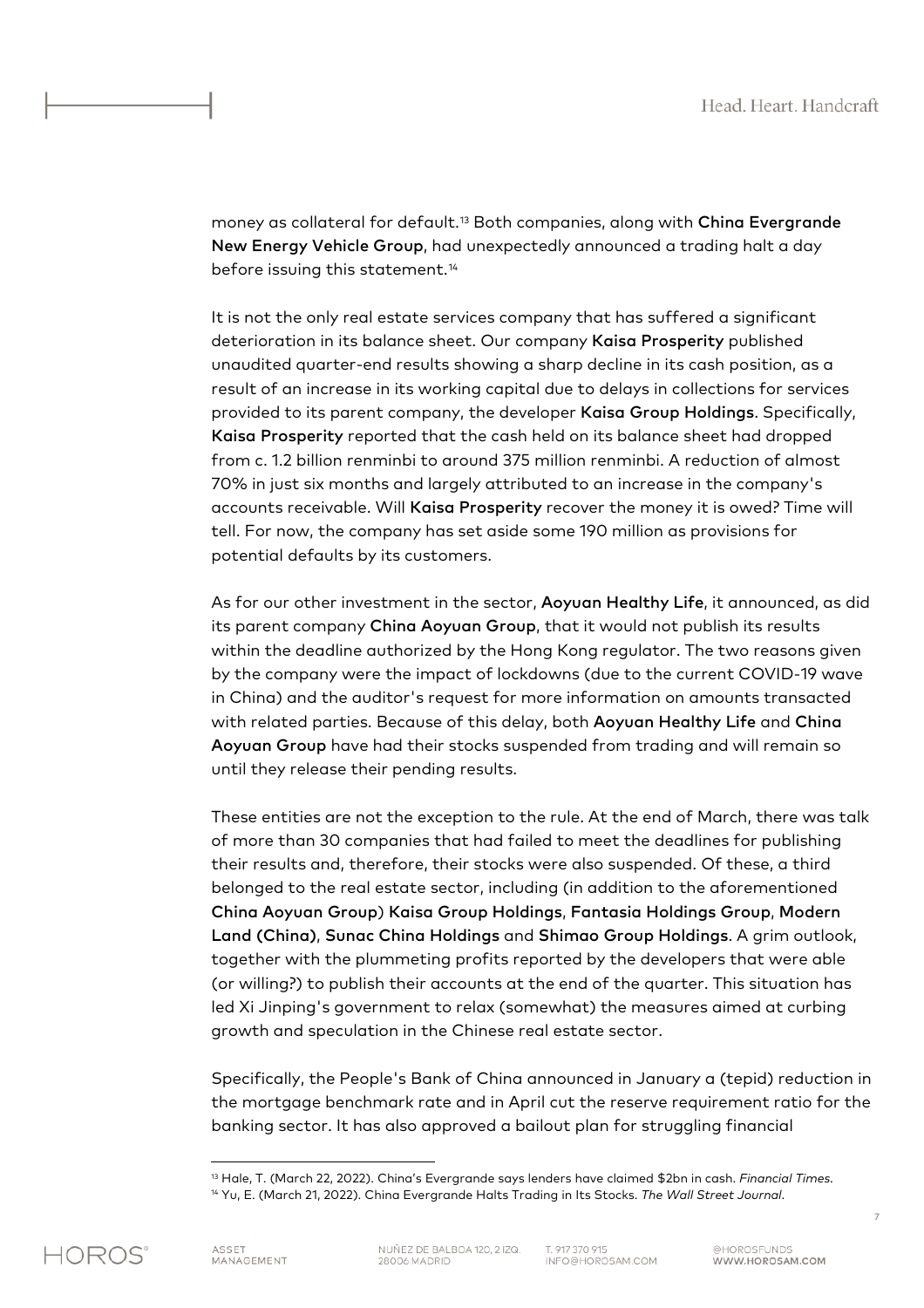institutions and is starting to facilitate the refinancing of the country's most distressed developers.[15](#page-8-0) Meanwhile, the finance minister announced in March that he would not extend the property tax pilot program to new cities this year.<sup>[16](#page-8-1)</sup> In addition, more than 60 cities have introduced measures to support the sector, such as subsidizing home purchases, reducing mortgage rates and providing financial assistance to developers. Similarly, it seems that several banking institutions have agreed to extend mortgages to buyers who are directly affected by the strict controls imposed by the Chinese government to combat the Omicron variant of the coronavirus.[17](#page-8-2) Lastly, the Chinese government is beginning to play an active role in the recapitalization and restructuring of developer companies. For example, the buyer of Yuzhou Group's real estate services subsidiary is part of China Resources Land, a state-owned enterprise (SOE). This transaction is relevant to our interests as shareholders of Kaisa Prosperity and Aoyuan Healthy Life, because the multiple paid by the buyer can be around 14x earnings, demonstrating, once again, that the market (even when it is a state-owned player) will pay a fair price for these businesses. Also of interest is the strategic partnership agreement between the developer Kaisa Group Holdings and two state-owned entities: the developer China Merchants Shekou Industrial Zone Holdings and the financial restructuring specialist China Great Wall Asset Management. Following this announcement, the developer's bonds rallied in the market.[18](#page-8-3)

However, the fragile situation of the real estate sector is not the only headache for Xi Jinping's government. Other factors are creating further uncertainty and discontent among investors, such as the announcement by the SEC (the US Securities and Exchange Commission) in early 2021 of the start of the implementation of the Holding Foreign Companies Accountable Act passed by Congress at the end of 2020. According to this rule, those foreign companies listed in U.S. markets that do not comply with U.S. audit requirements and prevent inspection of audits performed by entities domiciled outside of their home countries, may be delisted within the next two to three years. This measure, although it impacts any foreign country, is clearly aimed at China, as it has always prevented access to such information to foreign authorities and has around 200 companies listed on the U.S. stock exchange.[19](#page-8-4) In fact, the Trump administration already forced companies such as China Mobile or the oil company CNOOC out of

<span id="page-8-0"></span><sup>15</sup> (April 6, 2022). China to Set Up Fund to Rescue Troubled Financial Firms. *Bloomberg*; (April 15, 2022). PBOC cut banks' reserve requirement ratio by 25 basis points to release 530 billion yuan liquidity. *Yuan Talks*; (April 25, 2022). China Allows Banks to Ease Financing for Distressed Developers. *Bloomberg*.

<sup>16</sup> Liu, P. (April 12, 2022). *Idem*.

<span id="page-8-2"></span><span id="page-8-1"></span><sup>17</sup> Huifeng, H. (April 19, 2022). China's rising household debt is shattering dreams of financial freedom, and 'fears are spreading'. *South China Morning Post*.

<span id="page-8-4"></span><span id="page-8-3"></span><sup>&</sup>lt;sup>18</sup> Liu, P. (April 6, 2022). Debt-ridden developer Kaisa's bonds edge up after firm says it has signed joint venture agreement with state-owned builder, bad asset manager. *South China Morning Post*. <sup>19</sup> Ouyang, I. (March 11, 2022). Shares of HutchMed and four others named by US SEC's audit list tumble in Hong Kong, Shanghai in knee jerk reaction to regulatory risks. *South China Morning Post*.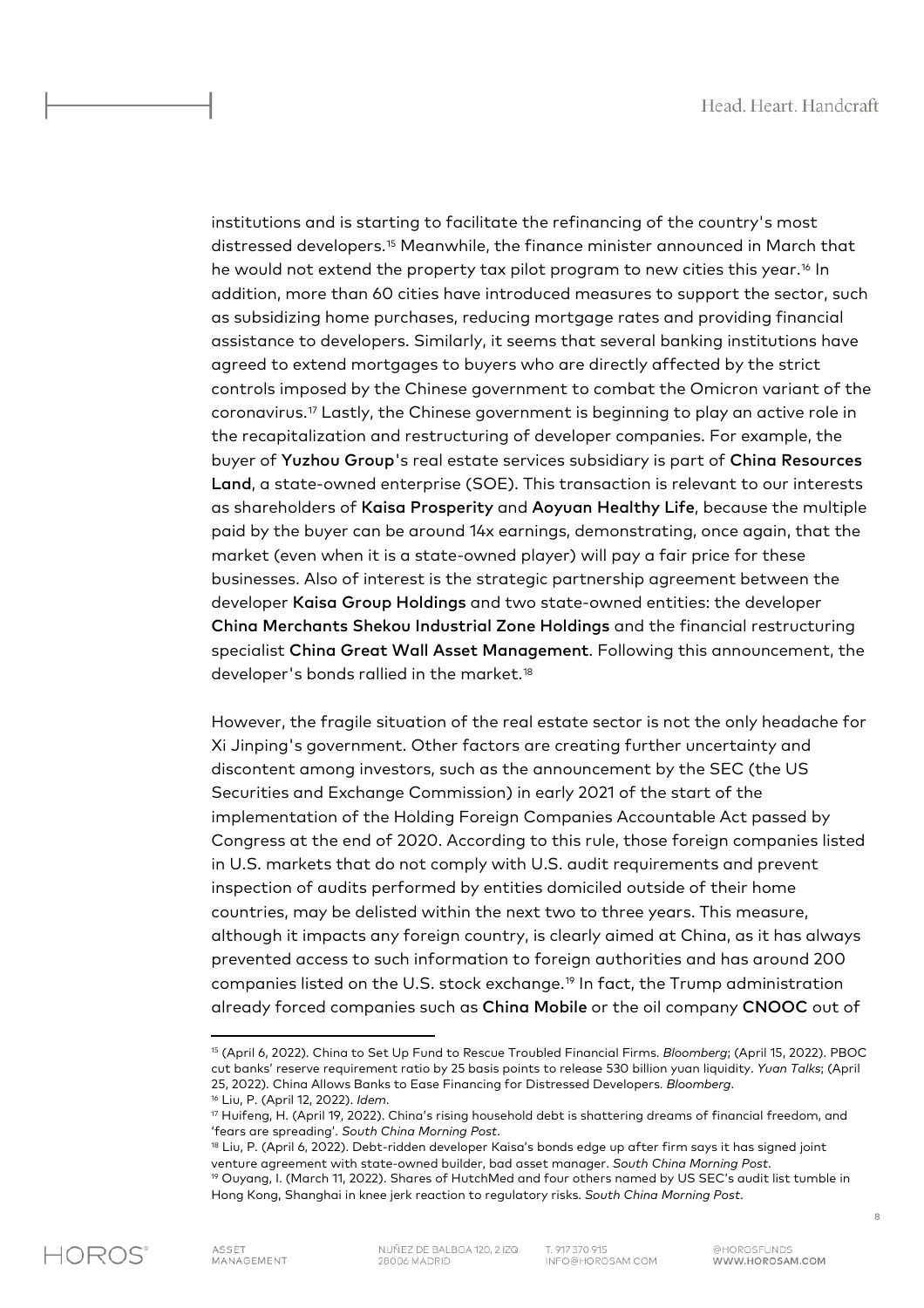the U.S. market for belonging to the so-called "Chinese Military-Industrial Complex."<sup>[20](#page-9-0)</sup>

Although the initial reaction of the Chinese government was passive, it seems that the blacklist published by the SEC, which already includes companies as important as the technology giant Baidu, has shaken things up.<sup>[21](#page-9-1)</sup> Thus, at the beginning of April the CSRC (China Securities Regulatory Commission) announced possible changes in its regulation that would allow this inspection by foreign auditors, provided that the companies previously communicate to this body the state secrets that would be exposed, as well as the sensitive information that they might have to hand over, and the subsequent audit is carried out in a framework of collaboration with the CSRC. In short, a move in the direction desired by the SEC, although still far from the optimal result, that is, unrestricted access to information.<sup>[22](#page-9-2)</sup>

While these negotiations between the two regulatory bodies are progressing, Chinese companies have to decide how best to preserve their interests. In this regard, some companies are already listed on the Hong Kong stock exchange, as is the case of the three major technology companies (Alibaba Group, Tencent Holdings and Baidu). Other entities, such as the electric vehicle manufacturer Nio, have just started trading on this stock market and the state-owned oil company CNOOC debuted at the end of April on the Shanghai market (it was already listed in Hong Kong).[23](#page-9-3) However, not all companies have taken this route. For example, Didi Global (the so-called *Chinese Uber*) recently announced that on May 23 it will vote at an Extraordinary General Shareholders' Meeting on whether the company will continue to be listed on the U.S. stock exchange. In addition, it communicated that, although it is considering alternatives, it has no plans to list on other markets before its shares are delisted in the United States.<sup>[24](#page-9-4)</sup> Investor reaction was swift, with the company's share price tanking by around 20% in a single day.

In the case of Didi Global, the accusation by the Cyberspace Administration of China that its IPO was conducted without completing a state data security audit is having an even greater impact. This has led to significant pressure from the government, cancelling many of the company's mobile apps and hurting its business.[25](#page-9-5) All in all, Didi Global has collapsed by 87% since its IPO just under a year

<span id="page-9-0"></span><sup>&</sup>lt;sup>20</sup> (December 3, 2020). US Defense Department adds CNOOC to blacklist of alleged Chinese military companies. *S&P Global*.

<span id="page-9-1"></span><sup>21</sup> (Visited on April 20, 2022). Holding Foreign Companies Accountable Act ("HFCAA"). *U.S. Securities and Exchange Commisison*.

<span id="page-9-2"></span><sup>22</sup> (April 5, 2022). Neopol In-depth: Quick take: The CSRC makes a move, moves a market. *Trivium China*. <sup>23</sup> Root, A. (March 10, 2022). NIO Stock Debuts in Hong Kong. Its US Shares Are Getting Killed. *Barron's*.

<span id="page-9-5"></span><span id="page-9-4"></span><span id="page-9-3"></span><sup>24</sup> Reuters (April 17, 2022). Didi sets shareholder meeting for May 23 to vote on U.S. delisting. *Nikkei Asia*. <sup>25</sup> Feng, C., Pan, C., Hu, M. and Xin, Z. (July 6, 2021). Didi Chuxing 'forced its way' to a New York listing, triggering data security review, sources say. *South China Morning Post*.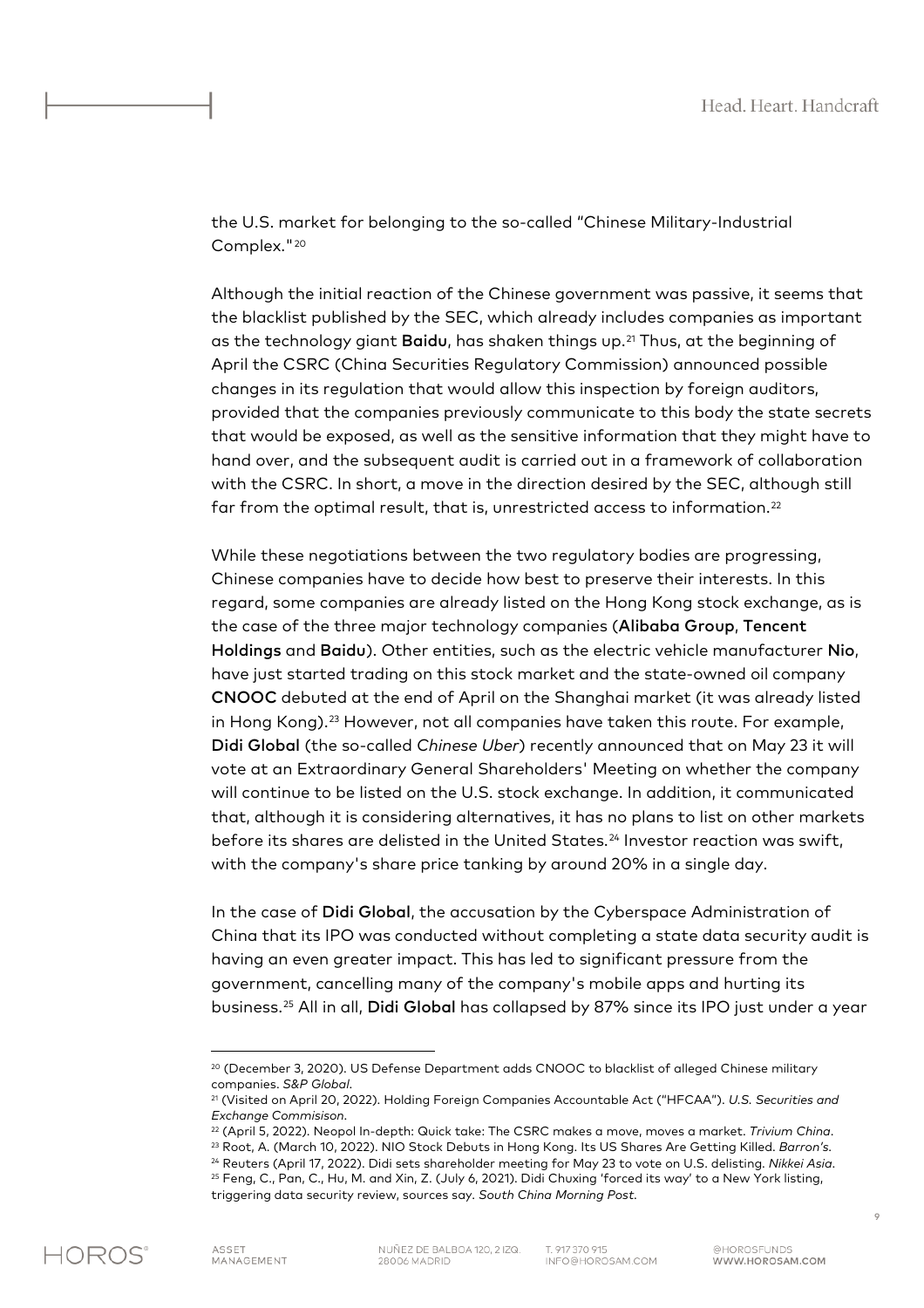ago. Although some media commented that Didi Global would possibly recover these apps once it was delisted in the United States, it seems that the Chinese government is not very happy with the fines that were agreed between the company and the CAC, which may explain the delay in its potential listing on the Hong Kong Stock Exchange.[26](#page-10-0) This is certainly a clear indication of the extent to which China is willing to preserve certain information from the scrutiny of the United States.

It is difficult to predict how it will all end, but this uncertainty is depressing the stock prices of the most affected companies. For example, the index of Chinese companies listed in the United States (NASDAQ Golden Dragon China Index) has declined by around 55% over the last year. Of course, this is not the only relevant factor to take into account. The Chinese government's regulatory crackdown and the strict restrictions imposed by the country's zero-Covid policy are also contributing negatively to the business performance of many companies and, therefore, to their stock prices. In fact, April is on track to become the worst month in the last six years. Hence, the Chinese stock market regulator has said that it will take measures to strengthen the country's capital markets (moving forward in the connection between the Shanghai market and those of Hong Kong and London, for example) and has also issued a ("Chinese-style") statement asking company directors to buy back their own shares (even issuing debt for this purpose) and to implement employee share incentive schemes.

Additionally, in this same statement, it has asked social security funds, pension plans, trusts, insurance companies and asset management companies to increase their exposure to the stock market. All of this with the goal to reflate or, at least, stabilize equity prices.

*[The CSRC] encourages major shareholders, directors, supervisors and executives to hold listed companies' shares for the long term, and to stabilise stock prices actively by increasing stakes when their companies' stocks experience big drops. [27](#page-10-1)*

How has this cocktail of negative news affected our investments in Hong Konglisted companies? Obviously, not in a positive way. On average, our companies have dropped by 16% in the first quarter of 2022.[28](#page-10-2) Unsurprisingly, our property services companies are two of the worst performers. Specifically, Kaisa Prosperity declined

<span id="page-10-2"></span><span id="page-10-1"></span><span id="page-10-0"></span>

<sup>26</sup> (April 22, 2022). Didi's Fate in Limbo As Officials Object to Proposed Penalty. *Bloomberg*. <sup>27</sup> Ouyan, I. (April 12, 2022). China's securities watchdog renews call that firms buy back shares, asks major shareholders to support stock prices amid sluggish stock market. *South China Morning Post*. <sup>28</sup> This average number does not include our investments in Keck Seng Investments (-1.4%) or Nagacorp (2.8%), as their businesses do not have a relevant exposure to the Chinese economy.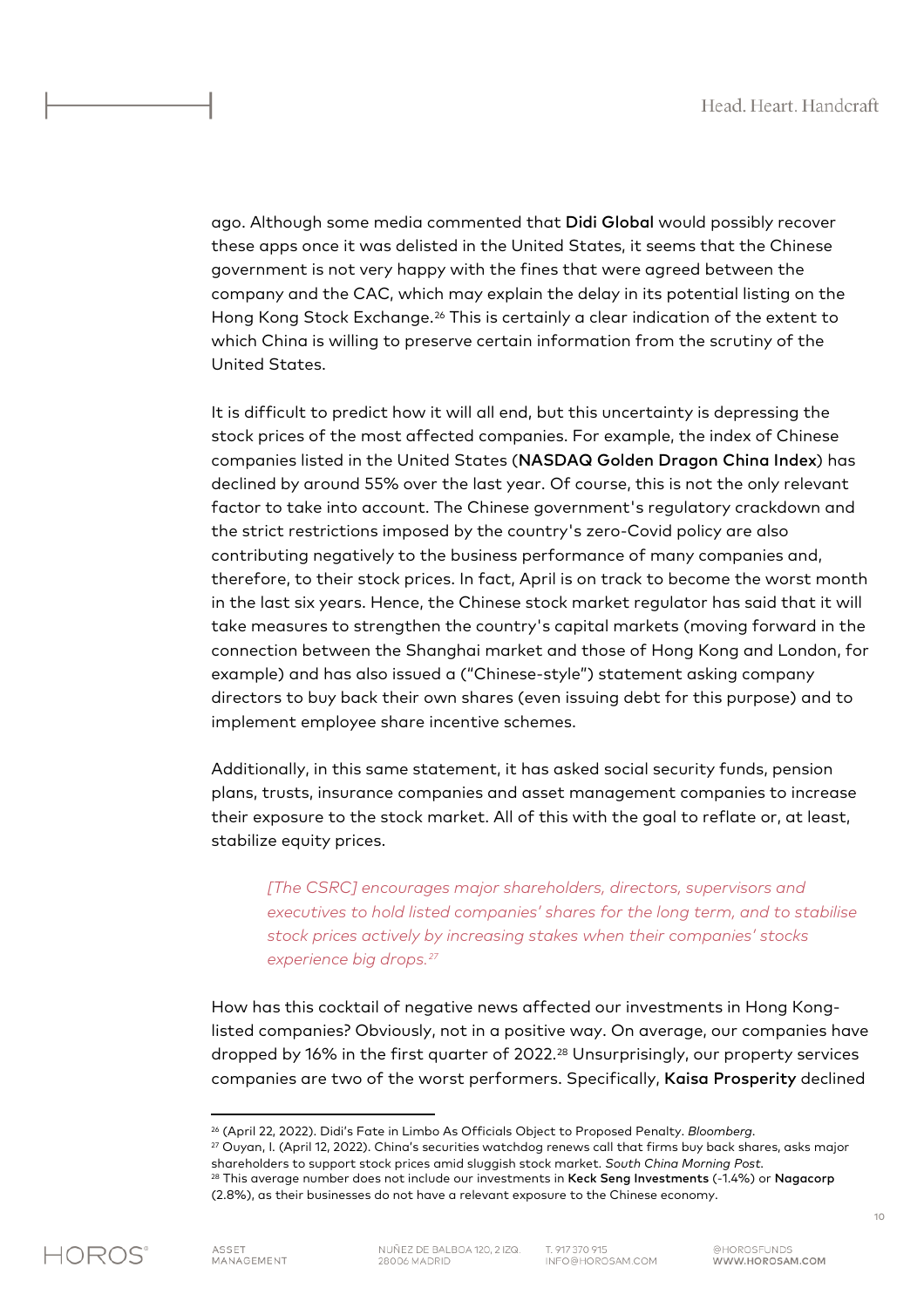by 31% and Aoyuan Healthy Life by 24% in the period. The watch manufacturer and distributor Time Watch Investments, impacted by the country's economic slowdown, and the technology platform holding company Naspers, badly hit by the regulatory changes in China and the sanctions against Russia (remember that it has a very significant exposure to the technology company Tencent Holdings through Prosus and that it also controls the main classifieds platform in Russia), also fell by more than 20% in the quarter.

## This is what fragility looks like

*It is far easier to figure out if something is fragile than to predict the occurrence of an event that may harm it.* — Nassim N. Taleb

*I do not intend in the following paragraphs to elucidate the motives that led Russia to invade Ukraine (I am not an expert in geopolitics). I would not like the following lines to seem frivolous or insensitive either. The tragedy that the Ukrainian country is experiencing is something impossible to explain in words and we are a long way from knowing the consequences of this conflict. However, as investors (and citizens) we need to try to understand how the war is affecting the various industries and economies, either as a direct consequence of the invasion or as a result of its secondorder effects (e.g., the sanctions imposed on Russia), so that we can prepare ourselves as best we can.*

As many of you know (and we have reminded you in recent years), Nassim N. Taleb is one of the thinkers whose work has had the greatest impact on the way we invest. Concepts such as *convexity* or *free options* are always present in the way we analyze the different situations we face as investors, as they are ways to significantly increase the margin of safety of our investments. This time, I would like to focus on a more general (and popular) concept of Taleb's philosophy: antifragility.[29](#page-11-0)

To explain this powerful idea, Taleb compares it with two other concepts, namely, fragility and robustness. In essence, for Taleb, fragile is something that is negatively affected by shocks. Robustness, on the other hand, remains unchanged or stable in the face of these stresses. Finally, Taleb defines antifragile as anything that, far from being harmed by shocks, benefits from them. Specifically:

<span id="page-11-0"></span><sup>29</sup> Taleb, N. N. (2013). *Antifragile. Things that Gain from Disorder*. Penguin.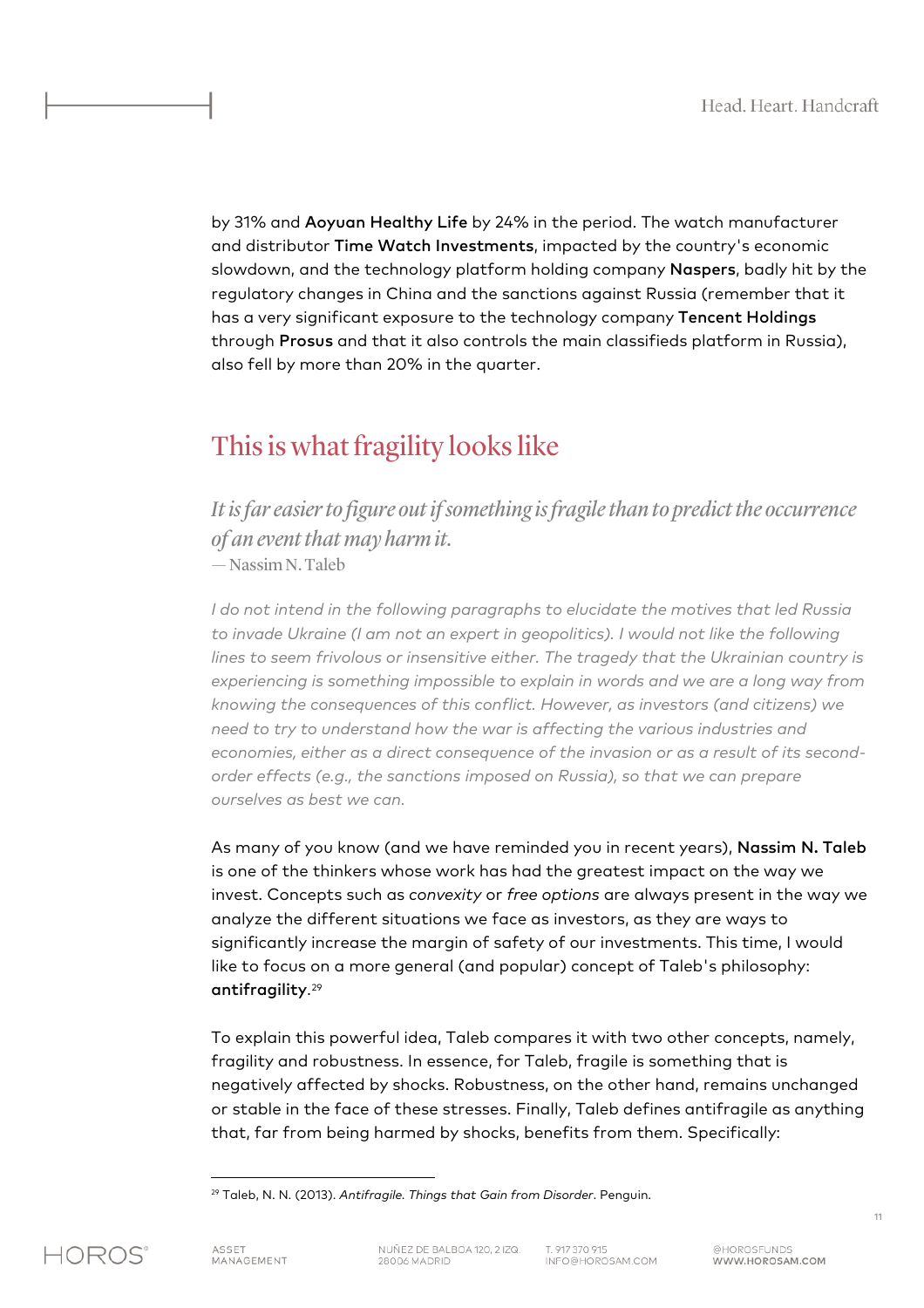*Some things benefit from shocks; they thrive and grow when exposed to volatility, randomness, disorder, and stressors and love adventure, risk, and uncertainty. [30](#page-12-0)*

Taleb draws on different academic fields and traditions to develop these ideas throughout his research. For example, if we look at Greek mythology, the sword of Damocles would serve to explain fragility, the phoenix rising from the ashes would be similar to the concept of robustness and, finally, the Hydra of Lerna would be an antifragile being, as it grows two heads every time one is cut off.

Why is it interesting to understand the idea of antifragility? Because Russia's invasion of Ukraine has highlighted two fundamental things. The first is that the energy system of the West, especially in Europe, is extraordinarily fragile and, far from being able to resist or benefit from the war shock, it has been seriously affected. The second piece of evidence is that there is one asset that has become antifragile in this type of environment; that is, commodities. Indeed, the fact that Russia is such an important country on the global energy scene is contributing to increasing the bottlenecks in commodities, driving their prices sharply higher. We already warned about these concerns in our previous quarterly letter, when we denounced the dangers inherent in the disorderly and forced planning of the energy transition in which we are currently involved (see [here](https://horosam.com/wp-content/uploads/Letter-to-our-co-investors-4Q21.pdf)). Therefore, as in the section on China, we will devote the following lines to updating how the different economies have reacted to the current environment.

## The war that ended the green agenda?

*What Russia is questioning is Ukraine's right to exist.* — Nicolás de Pedro

After disappointing early measures that seemed more intended to make it appear that the West was retaliating against Vladimir Putin's government, in late February the United States and Europe approved a strong package of financial sanctions, including disconnecting Russian banks from the SWIFT (Society for Worldwide Interbank Financial Telecommunications) system and freezing the assets of Russia's central bank. This second sanction is particularly severe, as it prevents the Russian government from accessing half of its foreign exchange

12

<span id="page-12-0"></span><sup>30</sup> *Idem*.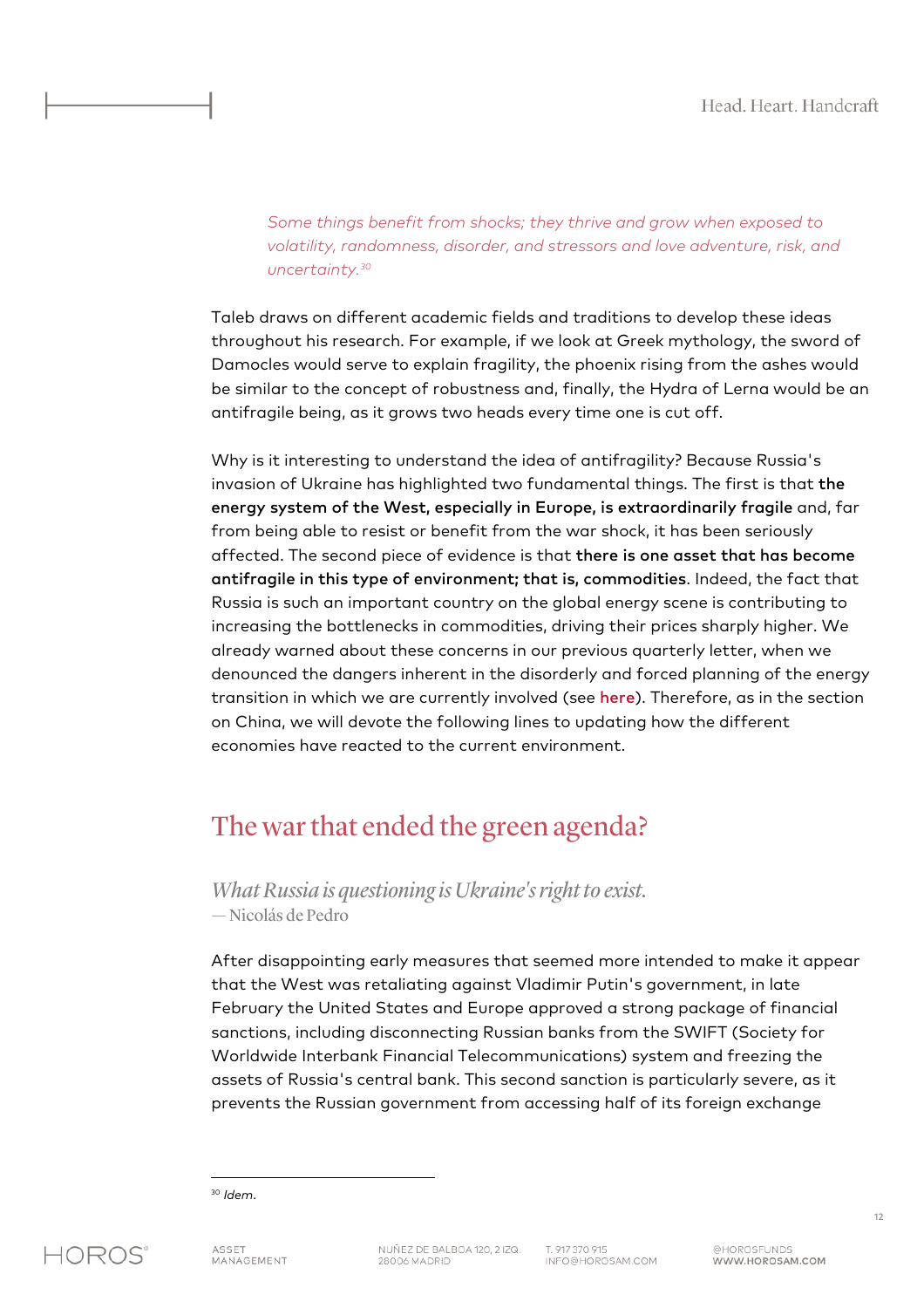reserves, making it extremely difficult for its central bank to control the exchange rate. In the words of Joe Biden, President of the United States himself:

## *These economic sanctions are a new kind of economic statecraft with the power to inflict damage that rivals military might. [31](#page-13-0)*

The initial impact of this freezing of bank reserves was, unsurprisingly, a plunge of around 50% of the ruble against the dollar. However, capital controls and other measures aimed at (compulsorily) increasing the demand for the country's currency have led it to recover, for the time being, all the ground lost as a result of the sanctions (it is actually ironic that the ruble is one of the few currencies that has appreciated against the dollar in the last year). Apart from the sustainability of the current exchange rate of the ruble and the economic impact that the freezing of foreign exchange reserves will have on Russia, this economic sanction has second-order effects whose consequences we cannot yet foresee. The reality is that by using the two most important world currencies (the dollar and the euro) as financial weapons, both have ceased to be neutral assets in the financial market, so that governments in other currency areas will tend to reduce their exposure to these currencies, especially in the case of those countries most susceptible to sanctions in the future.

## *The illusion that these state currencies are neutral and universal currencies has been shattered forever and this will necessarily affect the future evolution of their demand and, therefore, of their value. [32](#page-13-1)*

Subsequently, as Russian attacks in Ukraine have intensified and spread, the pressure through sanctions on Russia has been increasing, with measures ranging from freezing the assets of Russian oligarchs to the decision not to purchase certain commodities from this country.[33](#page-13-2) Obviously, the increasing and varied sanctions, the instability (for lack of a better word) in the Black Sea area, and even civic pressure, have generated an environment of uncertainty that is unbearable for many global companies, making it impossible for them to do business in Russia and Ukraine. Take, for example, the case of AerCap, the aircraft leasing company in which we have been shareholders for many years. Well, as a result of sanctions issued by the European Union and the United States, AerCap cannot accept payments from any Russian airline, so 5% of its fleet (in terms of net book value)

<span id="page-13-2"></span><span id="page-13-1"></span><span id="page-13-0"></span>

<sup>31</sup> Pop, V., Fleming, S. and Politi, J. (April 6, 2022). Weaponisation of finance: how the west unleashed 'shock and awe' on Russia. *Financial Times*.

<sup>32</sup> Rallo, J. R. (March 4, 2022). ¿Peligra la hegemonía monetaria del dólar tras las sanciones contra Rusia? *El Confidencial*. [Own translation from Spanish]

<sup>33</sup> Funakoshi, M., Lawson, H. and Deka, K. (updated on April 22, 2022). Tracking sanctions against Russia. *Reuters*.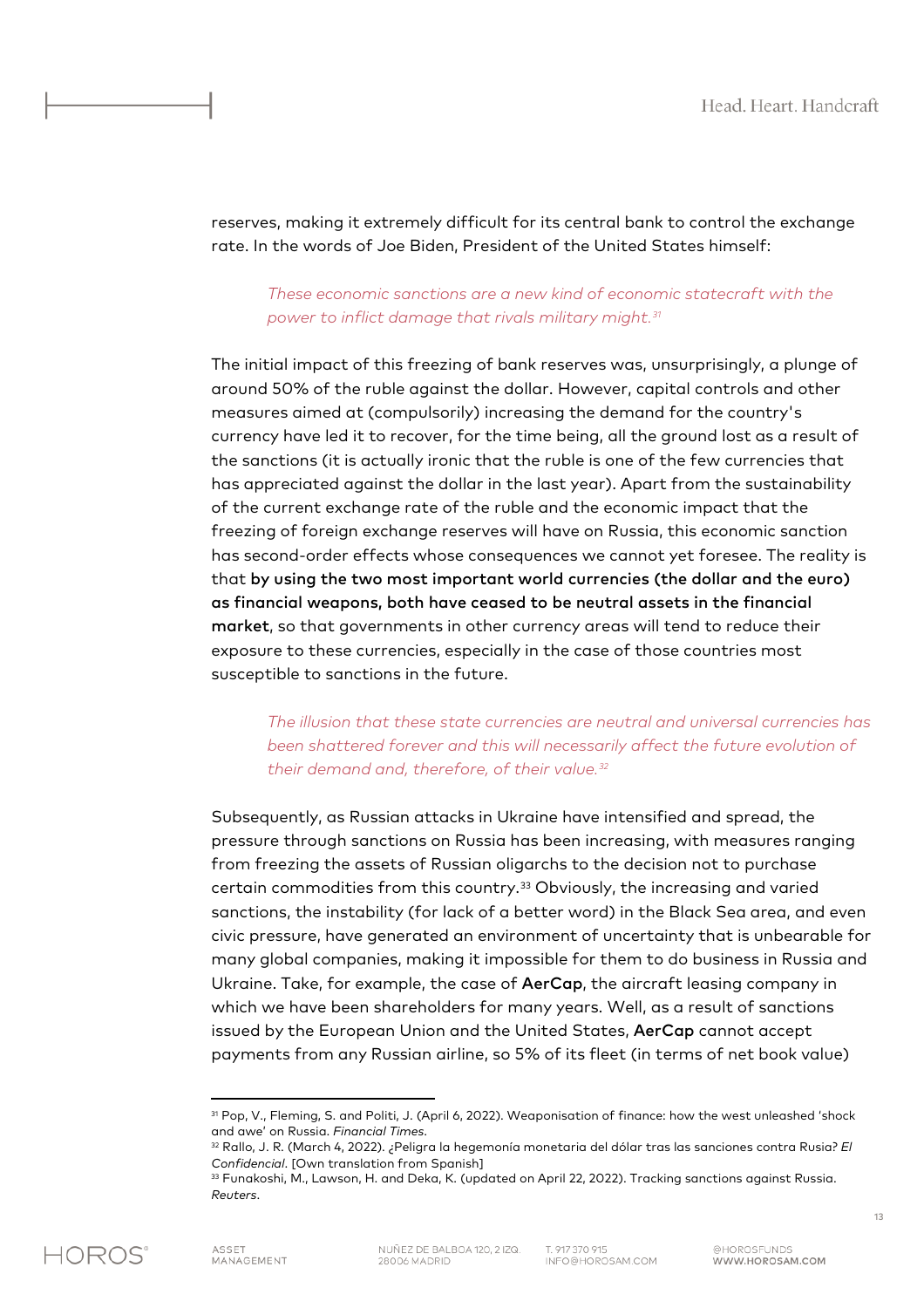has "suddenly" stopped generating revenue. Also noteworthy is the example of Naspers, where the technology platform company has decided to financially separate itself from its subsidiary Avito, Russia's leading classifieds company.[34](#page-14-0) Finally, the automobile manufacturer BMW has also announced that it is suspending rail shipments of its vehicles to China, for fear of losing the goods and the refusal of many insurers to cover goods transiting through Russia or neighboring areas.[35](#page-14-1)

However, as mentioned above, commodities and the related companies, including those in our portfolios in recent months, have benefited greatly from the current geopolitical scenario. Therefore, it is worthwhile to briefly review the different dynamics that have been unfolding over the course of 2022 in some of the commodities to which we have exposure.

#### THE CASE OF OIL

If there is one commodity where the potential bottleneck had not quite materialized, it would certainly be crude oil. The ingredients were there, but some event always ended up postponing the inevitable tightening that would boost its price. However, the Russian invasion has acted as the catalyst that has uncovered the current supply risks in this market. Why? Because of the approximately 100 million barrels per day produced (and consumed) in the world, around 11 million barrels are sourced from Russia. Of those 11 million barrels, 5 million are for domestic consumption and the rest, which includes 2 million in petroleum products, is exported, mainly to Europe.[36](#page-14-2) Historically, an oil deficit of around 1% usually translates into triple-digit oil prices, so any supply disruption coming from Russia could send prices sharply higher.[37](#page-14-3) It is not surprising that Brent oil went from around 77 dollars at the end of 2021 to 130 dollars at the beginning of March (at the time of writing, it is hovering around 110 dollars).

But to what extent do the two sides want to stop trading Russian oil? It depends on the specific case. Countries with hardly any trade relations with Russia, such as the United States, were quick to announce that they would stop importing oil from the country led by Putin.[38](#page-14-4) However, other economic areas, such as Europe or China, are not in the same situation. The Old Continent needs to import around 9.5

<span id="page-14-4"></span><span id="page-14-3"></span><span id="page-14-2"></span><span id="page-14-1"></span><span id="page-14-0"></span>*CNBC*.



<sup>&</sup>lt;sup>34</sup> We will discuss the impact on both companies in more detail in the portfolio changes section.

<sup>35</sup> Kastner, J. (April 26, 2022). BMW and Audi suspend shipments by train to China. *Nikkei Asia*.

<sup>36</sup> Johnston, R. (March 29, 2022). Oil's Russia-Sized Hole—Part 1. *Commodity Context*.

<sup>37</sup> (April 24, 2022). The Energy Shortage is About to Get Bad . . . Shamone. *Open Insights*. 38 Wilkie, C. (April 7, 2022). Congress passes ban on Russian oil and gas imports, sending measure to Biden.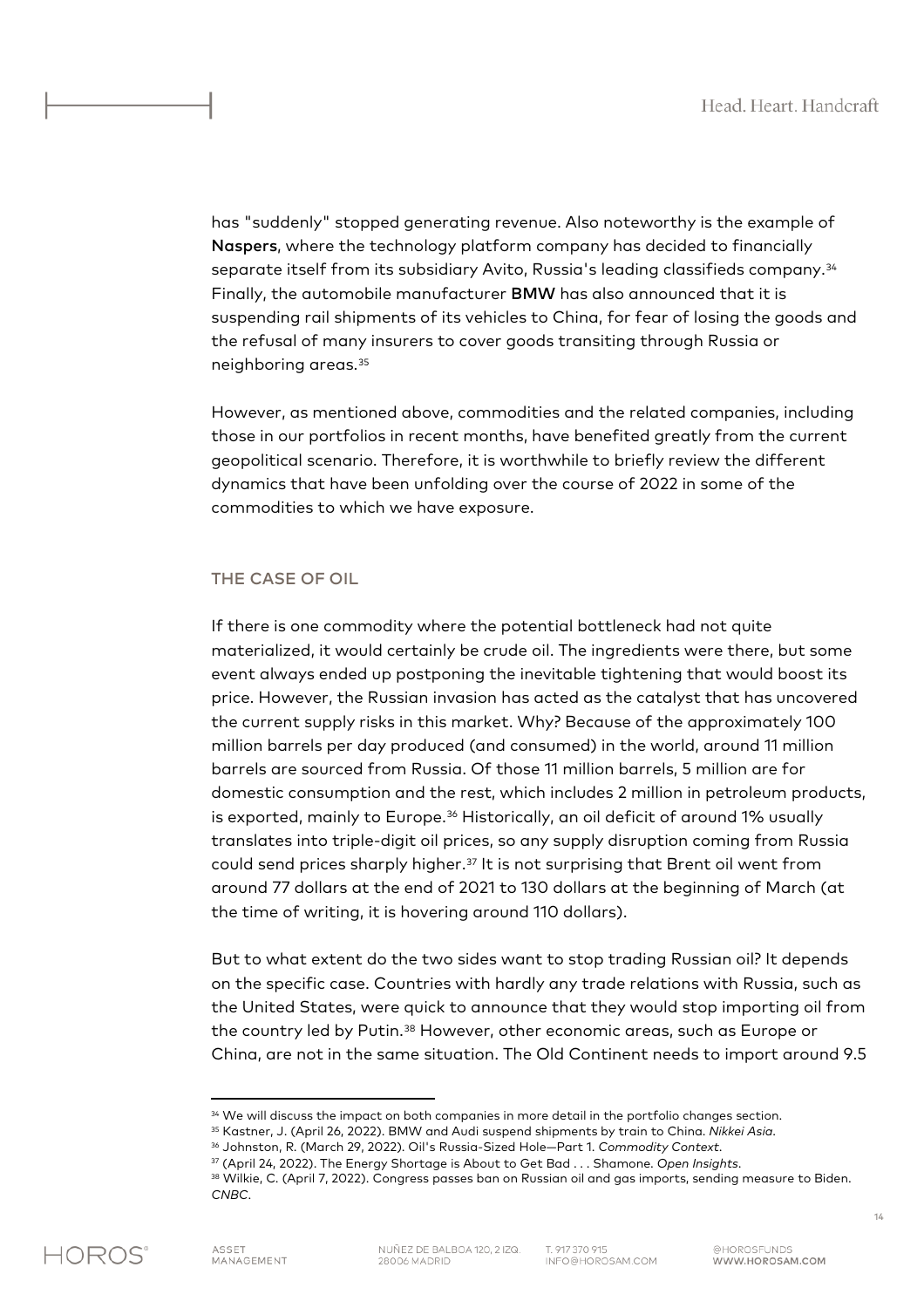million barrels per day to meet its energy needs. Of this amount, around 25% comes from Russia. Therefore, it is not at all easy to do without this oil and look for other alternatives. China is another economic bloc that requires high imports. Specifically, the Asian country imports slightly more than 10 million barrels per day, about 20% of which comes from Russia.

In view of the dependence of the three main economic areas of the world on Russian oil, we now have to examine how each of them is reacting to the situation. In the case of the United States, we have already mentioned that they have decided to stop importing Russian oil. Now, this oil (and its related products) accounts for 8% of US imports. Where are they going to look now to replace that? Internally? Not likely. In fact, in an unexpected turn of events, it is not out of the question that the United States will relax sanctions on Nicolás Maduro's regime and resume purchases of oil from Venezuela.<sup>[39](#page-15-0)</sup> Of course, there is also now an urgency (especially on the European side) to reach the nuclear agreement with Iran and end the sanctions imposed on it by Donald Trump, in order to free up the Islamic country's oil production capacity.[40](#page-15-1) It is clear that, at the present time, there are the bad and then the very bad actors.

As for Europe, its dependence on Russian oil is very obvious, which is why they have not (yet) launched any measure banning direct imports today. On the contrary, the European Union has adopted a plan that aims to reduce fossil fuels purchased from Russia to zero by 2030.[41](#page-15-2) That said, it seems that Germany, the country most reluctant to embargo Russia, is starting to give in and some news is expected in the coming days in this direction, with which Europe would join the United States and other countries such as the United Kingdom in banning the import of Russian oil.[42](#page-15-3)  In the meantime, Europe approved in mid-March a series of sanctions, including a ban on buying oil from the Russian state-owned oil giant Rosneft as of May 15.

The measures already announced, as well as the uncertainty about possible future sanctions and, additionally, the fear of being portrayed as the oil buyer financing the Russian invasion is beginning to be felt in the Russian oil market. On the one hand, this last month the number of barrels imported by Europe without an identified buyer has skyrocketed. Specifically, in the first three weeks of April, Europe is estimated to have purchased 11 million barrels without an identified

<span id="page-15-0"></span><sup>39</sup> Parraga, M. and Spetlanick, M. (March 9, 2022). U.S. ties easing of Venezuela sanctions to direct oil supply. *Reuters*.

<span id="page-15-1"></span><sup>40</sup> Sinaee, M. (April 23, 2022). EU Foreign Policy Chief Calls For Fresh Effort In Iran Nuclear Talks. *Iran International*.

<span id="page-15-2"></span><sup>41</sup> McWilliams, B., Sgaravatti, G., Tagliapietra, S. and Zachmann, G. (March 17, 2022). Can Europe manage if Russian oil and coal are cut off? *Bruegel*.

<span id="page-15-3"></span><sup>42</sup> Pancevski, B. and Kantchev, G. (April 28, 2022). Germany Drops Opposition to Embargo on Russian Oil. *The Wall Street Journal*.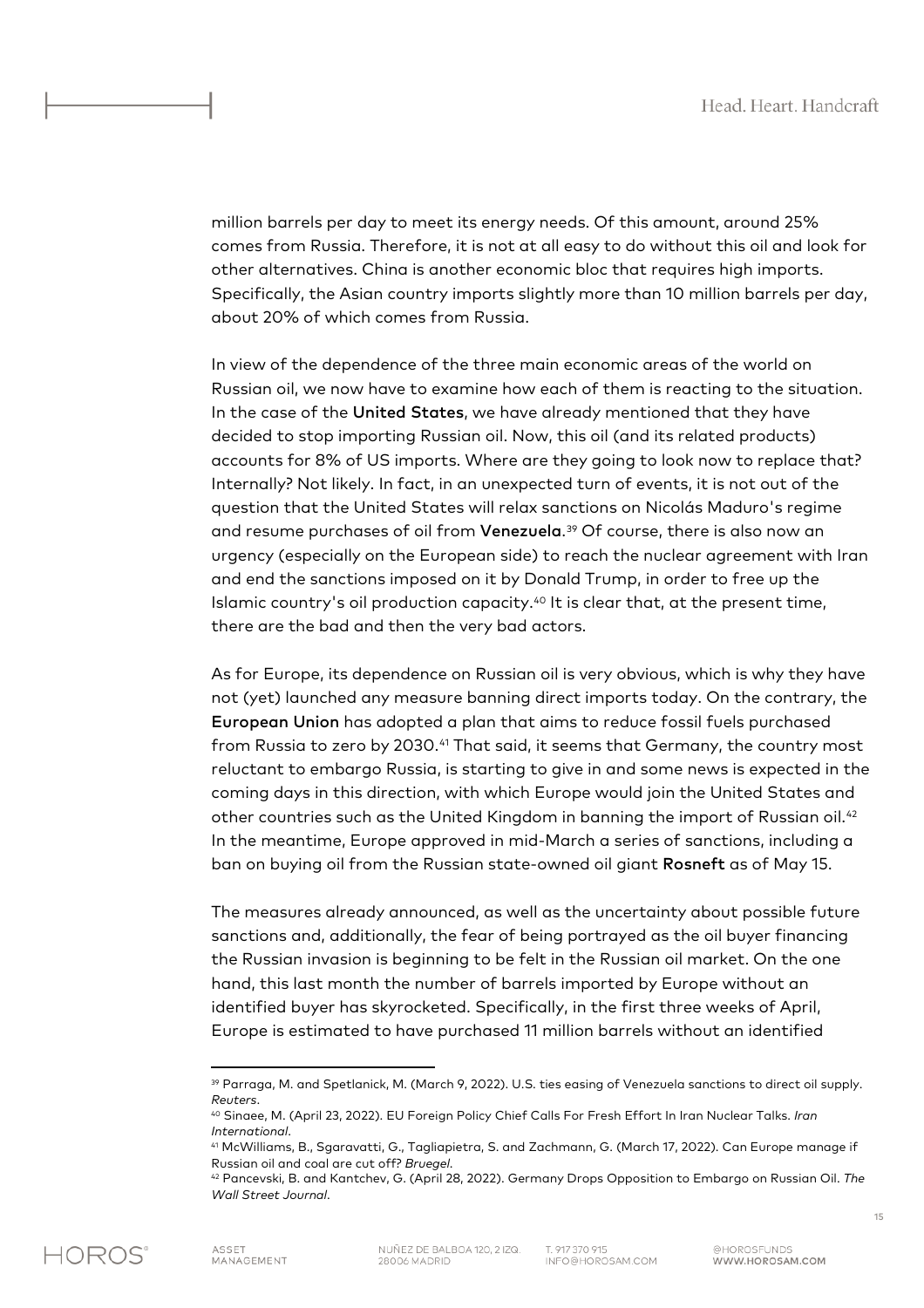recipient.[43](#page-16-0) On the other hand, the selling price of Russian oil has been trading for weeks at a discount of around 35 dollars against the Brent benchmark, when historically they traded with only a few dollars spread. In fact, news recently leaked out that Rosneft had not found a buyer for a large batch of oil, which shows that, albeit slowly, the world is beginning to turn its back on Russian oil.[44](#page-16-1) Even some commodity brokers, whose historical lack of "political positioning" made them natural buyers in any market, have announced that they will stop buying Russian oil as of May 15.[45](#page-16-2) 

However, not everyone is willing to give up buying Russian oil, and even some do not hesitate to increase their imports, taking advantage of the price discount. Such is the case of the two large Asian economies, China and India. It is estimated that, since the beginning of the invasion of Ukraine, the number of oil tankers coming from Russia has increased by c. 35% in the case of China and by more than eight times in India, compared to the figures for the same period in 2021. In the words of Nirmala Sitharaman, India's Finance Minister:

## *I would put my country's national interest first. ... First of all, fuel is available, and available at a discount. Why shouldn't I buy it? [46](#page-16-3)*

On the other hand, it is worth noting that China has initiated a purchase program for Russian oil using yuan instead of dollars, which also puts on the table the risk of a lower demand for dollars (or euros) in the future, if this currency starts to be used as a financial weapon.<sup>[47](#page-16-4)</sup>

However, despite this increase in demand from China and India, the reality is that Russian oil production is falling. The Russian Finance Minister himself announced that he expects a contraction of more than 17% by 2022, although it is not very clear whether he uses the year-end of 2021 as a baseline or annual averages.[48](#page-16-5) Regardless of this, the output decline raises several questions: Will Russia be able to find a market to return to the output levels of a few months ago? How easy will it find it to increase production again? Where will the oil needed by the West come from, if the current sanctions environment persists? On this last question, one might think of OPEC as a candidate to replace this oil. However, the fact is that they have been unable to increase their production for some time now, not even to

<span id="page-16-0"></span><sup>43</sup> Hirtenstein, A. (April 21, 2022). The West Is Still Buying Russian Oil, but It's Now Harder to Track. *The Wall Street Journal*.

<sup>44</sup> Wallace, J. and Hirtenstein, A. (April 26, 2022). Russia Tried to Sell a Huge Slug of Oil. Nobody Wanted It. *The Wall Street Journal*.

<span id="page-16-3"></span><span id="page-16-2"></span><span id="page-16-1"></span><sup>45</sup> Hunter, A. (April 26, 2022). Trafigura to Stop Buying Oil From Russia's Rosneft Before May 15. *Bloomberg*. <sup>46</sup> Imahashi, R. (April 21, 2022). Who is buying bargain Russian oil in Asia? *Nikkei Asia*.

<sup>47</sup> (April 7, 2022). Russia Coal and Oil Paid for in Yuan Starts Heading to China. *Bloomberg*.

<span id="page-16-5"></span><span id="page-16-4"></span><sup>48</sup> (April 27, 2022). Russia Says Its Oil Output May Drop as Much as 17% This Year. *Bloomberg*.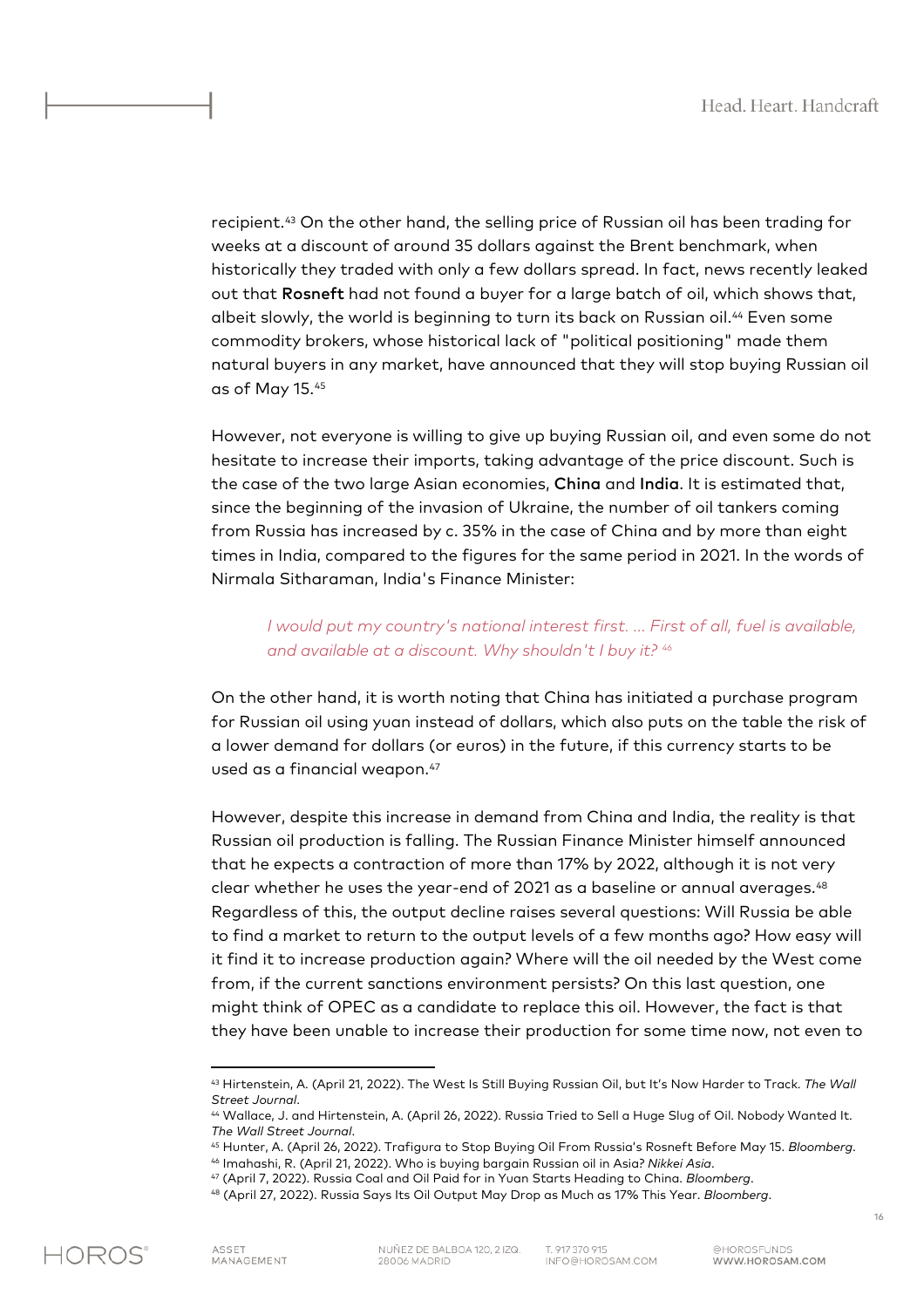the levels they themselves have agreed upon. OPEC members themselves have recently warned that *considering the current demand outlook, it would be nearly impossible to replace a loss in volumes of this magnitude*.<sup>[49](#page-17-0)</sup>

We are left with U.S. shale oil as a second alternative. However, as we pointed out in our previous quarterly letter, the green agenda is hindering the needed investment growth in the U.S. industry. Although it is true that, at current prices, activity is increasing, the truth is that it is still far from desirable levels. Another factor is holding back the necessary increase in U.S. oil production, namely, the lack of labor, drilling equipment and materials.<sup>[50](#page-17-1)</sup> After a period of underinvestment, it is not so easy to get back to earlier peak output rates:

*It's almost like the industry thought we were driving a car with a five-speed transmission—but we went to shift from fourth to fifth gear and that fifth gear just wasn't there. [51](#page-17-2)*

What is the very short-term solution that governments have found to this mess? Indeed, the release of strategic petroleum reserves.[52](#page-17-3) However, this is not a sustainable solution to the structural supply deficit that may be coming if crude oil production restrictions in Western countries are not relaxed and, of course, if OPEC is still unable to increase its output.

## *Delusional dreams are beginning to collide with reality, and we guarantee you reality will win. [53](#page-17-4)*

Unsurprisingly, our three holdings in the oil sector have benefited significantly from the current market environment. For example, the Canadian oil and gas producer Spartan Delta gained more than 60% in the first quarter of 2022. Also, the geophysical and geothermal data services company TGS rose by 56%, while the company that owns offshore rigs, Shelf Drilling, was up 60% in the same period.

<sup>49</sup> (April 12, 2022). OPEC tells EU it's not possible to replace potential Russian oil supply loss. *Asia Nikkei*.

<span id="page-17-2"></span><span id="page-17-1"></span><span id="page-17-0"></span><sup>50</sup> Eaton, C. (April 28, 2022). In the Top U.S. Oil Field, a Battle for Materials Crimps Growth. *The Wall Street Journal*.

<sup>51</sup> McCormick, M. (March 27, 2022). 'You can't just turn on the taps': bottlenecks hit hopes of US oil output surge. *Financial Times*.

<span id="page-17-4"></span><span id="page-17-3"></span><sup>52</sup> (April 7, 2022). IEA countries to tap 60m barrels of oil on top of 180m by U.S. *Nikkei Asia*.

<sup>53</sup> Open Insights. *Idem*.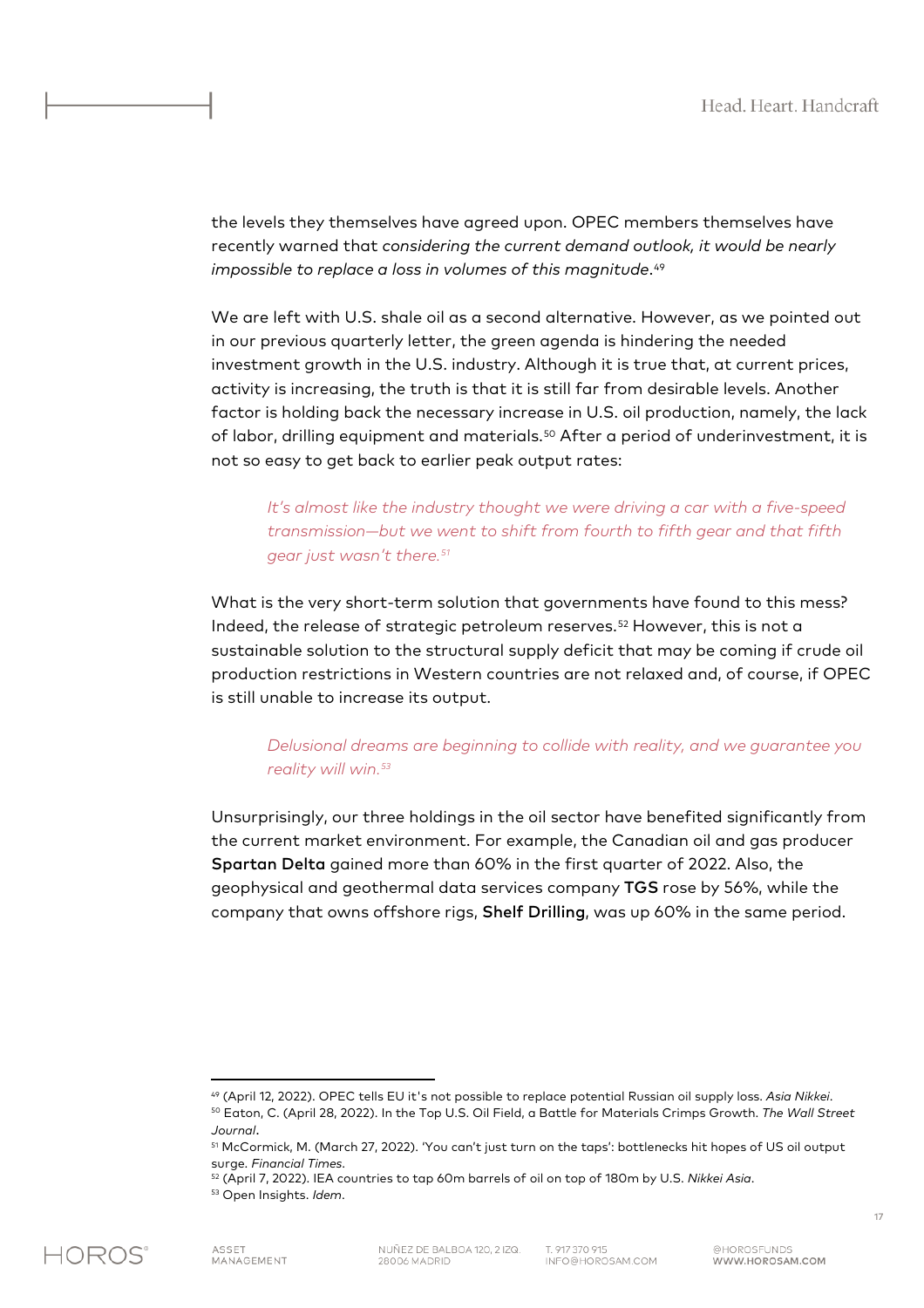### THE CASE OF NATURAL GAS

If the Russian impact was very evident in the oil market, it is even more so in the case of natural gas. Let us remember that Europe (as well as other economic areas) decided some time ago that natural gas would be the necessary fossil fuel to facilitate the energy transition. However, as we also highlighted, paradoxically Europe refuses to exploit its shale gas reserves, which has led it to rely on imports to meet its energy needs. The problem with this approach? About 45% of these imports come from Russia, which has become a real headache for Europe and explains why gas is not making it into talks of potential sanctions on Russia.

Obviously, Europe wants to start cutting its dependence on Russia, but this is no simple task. To replace this gas, it needs to increase imports of liquefied natural gas (LNG). In particular, the United States has announced its willingness to increase exports to the European market. However, this solution poses two shortterm problems. On the one hand, there will not be sufficient global LNG production capacity for the next few years to help cover this hole left by Russian gas. According to a study by the Credit Suisse research team, by the middle of this decade the natural gas market could have a deficit of 100 million tons per year.[54](#page-18-0) On the other hand, LNG needs sufficient import terminals and regasification plants to be consumed. In both cases, billions of euros of investments and several years are needed. As another example of nonsense, Spain has a huge excess of regasification capacity (inherited from the years of public spending excesses that led to the boom in combined cycle power plants) that could be used by Europe to convert imported LNG into gas.[55](#page-18-1) But here is another big problem. Spain is a kind of energy island within Europe. A gas pipeline (the so-called Midcat) needs to be developed to transport this gas beyond Spain borders. In 2019, it was decided to abandon this project as it was not in line with the criteria of the green energy agenda. Perhaps this is a good time to rethink preferences. Although, of course, we will always have the possibility of dispensing with air conditioning this summer, as Mario Draghi, Prime Minister of Italy, commented a few weeks ago.

#### *Do we want peace or air conditioning? [56](#page-18-2)*

Russia is well aware that it has the upper hand in this market, which is why it is trying to make the most of this card. Specifically, at the end of March Putin

<span id="page-18-0"></span><sup>54</sup> Stapczynski, S. (April 7, 2022). Global energy upheaval threatens years of natural gas shortages. *Bloomberg*.

<span id="page-18-1"></span><sup>55</sup> Proto, L. (February 8, 2022). Historia de un derroche estratégico: así nos volvimos los reyes del gas licuado en Europa. *El Confidencial*.

<span id="page-18-2"></span><sup>56</sup> Tadeo, M. [@mariatad]. (April 7, 2022). *Draghi on energy embargo: «Do we want peace or air conditioning?»*. Twitter. https://twitter.com/mariatad/status/1511958436992454658.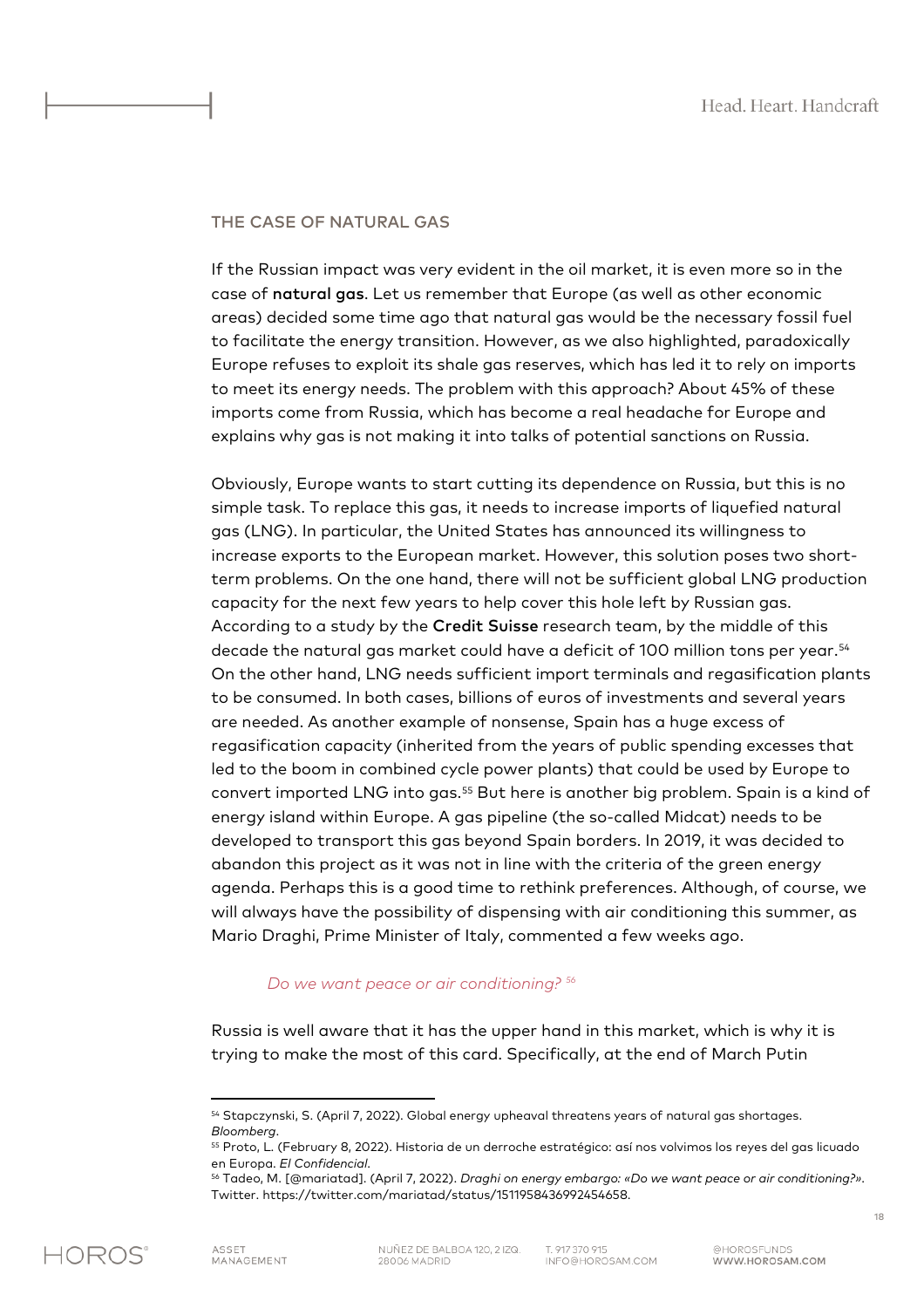approved a decree that would oblige European buyers of Russian gas to pay in rubles instead of euros. In the event of non-compliance with this condition, Russia would not supply gas to the offender.[57](#page-19-0) In case there were any doubts as to whether Russia would follow through on its threat, in late April it turned off the gas tap to Poland and Bulgaria for their refusal to pay for their supplies in rubles.[58](#page-19-1) The European Union's first reaction was to state that this implied a breach of contract, as payments were agreed in the European currency and, furthermore, it warned European companies that paying in rubles would violate the economic sanctions passed against Russia. This warning comes after several companies have announced their intention to comply with the Russian decree.[59](#page-19-2) But why this Russian interest in having payments settled in rubles? Because the mechanism would re-engage the Russian payment system (and its central bank) with the rest of the world, allowing it to access financial resources that are currently denied to it.<sup>[60](#page-19-3)</sup>

Understandably, as a sign of an extremely tight market, the European benchmark gas price rose by 250% in the weeks following the beginning of the Russian invasion and, even today, remains at historically very high levels. Of course, the renewed uncertainty related to possible supply disruptions only adds to the stress and volatility in this market. Meanwhile, Spartan Delta (whose performance has already been mentioned) and Golar LNG have benefited greatly from this situation. Let us recall that Golar LNG is dedicated to the conversion of natural gas into LNG through its FLNG infrastructure, to LNG storage and regasification through its FSRU (an asset that has seen its attractiveness skyrocket in this environment) and to LNG shipping through its stake in Cool Co. All in all, Golar LNG doubled in the quarter.

#### THE CASE OF THERMAL COAL

Certainly, the stress on the natural gas market has resulted in an even tighter market for the fossil fuel most reviled for its high carbon dioxide emissions, that is, thermal coal. Russia accounts for approximately 18% of the global market for this commodity, so any attempt to isolate its output from global trade has strong repercussions in this sector. That is particularly the case if lower imports of Russian natural gas are *necessarily* associated with an increase in global coal consumption.

<span id="page-19-1"></span><span id="page-19-0"></span><sup>57</sup> Reuters staff. (March 31, 2022). TEXT-Putin's decree on Russian gas purchases in roubles. *Reuters*. 58 Onoszko, M., Martewicz, M. and Okov, S. (April 26, 2022). Russia to Cut Gas to Poland and Bulgaria, Making Energy a Weapon. *Bloomberg*.

<span id="page-19-2"></span><sup>59</sup> Pop, V. and Bounds, A. (April 28, 2022). Russian gas payment demands in 'breach' of sanctions, EU warns. *Financial Times*.

<span id="page-19-3"></span><sup>60</sup> Neilson, D. H. (April 29, 2022). Ruble payments. Who get to set the terms of sale? *Soon Parted*.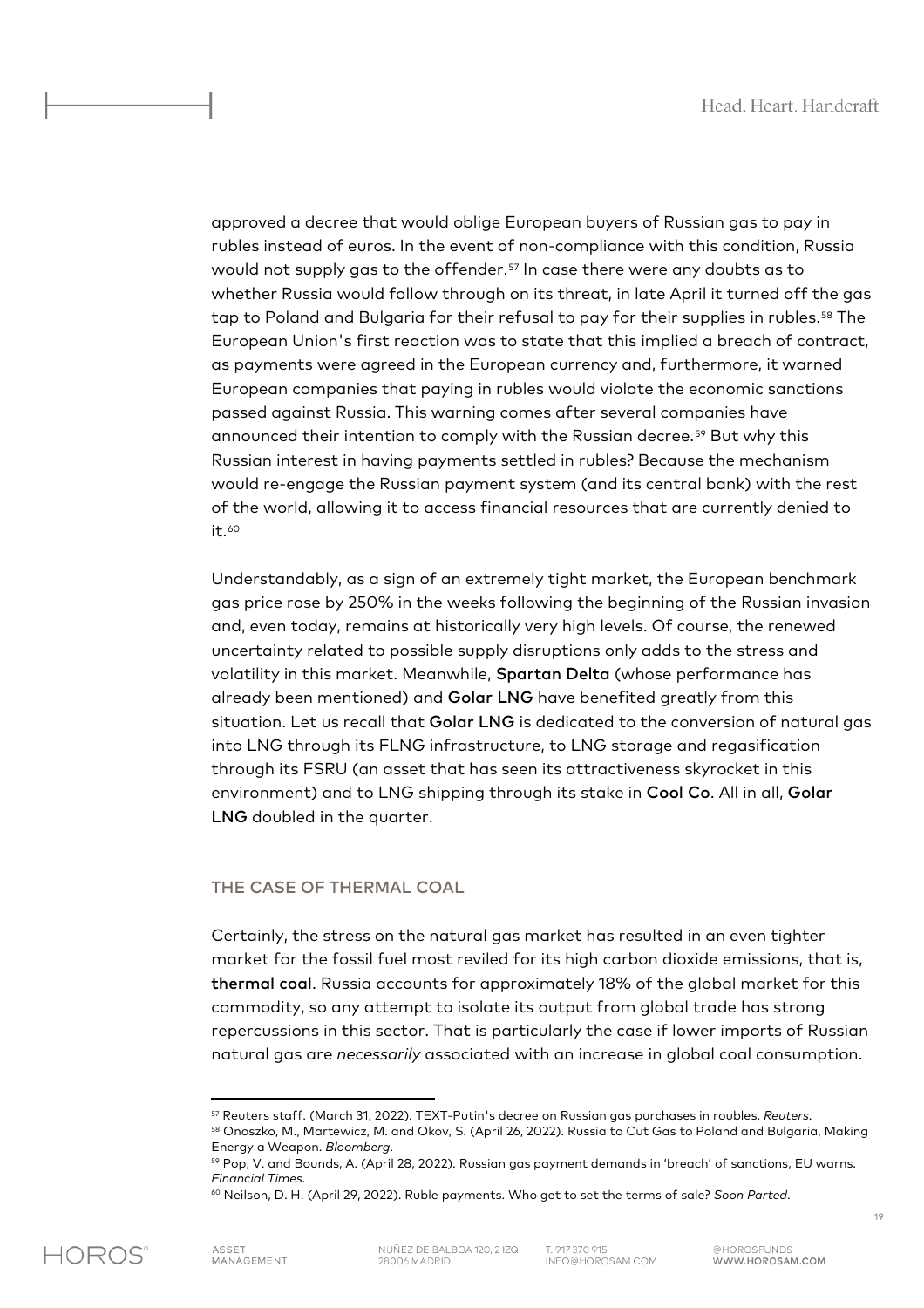It is not difficult to understand how increased demand, coupled with reduced supply, leads to higher prices for this raw material. Indeed, in the first quarter of the year, Newcastle coal rose by c. 100%, although at one point its price had climbed by more than 200%. It is ironic how the most questioned and criticized commodity by the green agenda is also one of the most antifragile commodities in the current context.

Again, contrary to the narrative and the negative sentiment towards the coal sector, the reality is that its global consumption has reached record highs in 2021. Never before has so much coal been consumed. In fact, the International Energy Agency (IEA) estimates that in 2022 coal consumption will grow by 2% and will remain stable until 2024. However, these estimates were made at the end of last year and the IEA has already said that it will, for the first time in its history, revise its numbers in mid-July. Obviously, it is more than likely that coal demand estimates for the coming years will be revised upwards.<sup>[61](#page-20-0)</sup> What is the reason for this unexpected increase? On the one hand, the already mentioned shift from other fossil fuels, such as natural gas, to coal, either because relative prices favor coal or because of the search for less energy dependence on Russia. On the other hand, countries that suffered electricity blackouts last winter, like China, cannot afford it to happen again, so they have opted to limit their exports, increase the domestic supply of coal and/or the country's thermal power generation capacity.<sup>[62](#page-20-1)</sup> India has also announced an increase in coal imports until 2025, as it will not be able to increase its domestic production capacity sufficiently until then.<sup>[63](#page-20-2)</sup>

Of course, apart from the increase in Chinese and Indian domestic production, it does not seem likely that any of the major producers in developed economies, such as the United States or Australia, will increase their supply to ease this persistent bottleneck, so it is expected that thermal coal prices will remain higher than historical averages for the next few years.

## *I don't know if I even have an extra 200 tons. There physically isn't the production capacity. [64](#page-20-3)*

As we highlighted in our previous quarterly letter, we continue to have direct exposure to thermal coal through our investment in the Indonesian mining group Geo Energy Resources. The company has benefited from this context and returned

<span id="page-20-0"></span><sup>61</sup> Wade, W. and Stapczynski, S. (April 25, 2022). Russia's War Is Turbocharging the World's Addiction to Coal. *Bloomberg*.

<sup>62</sup> *Idem*; Xue, Y. (April 26, 2022). China's addition of new coal-fired power plants hurting global efforts to phase out dirty fossil fuel, report shows. *South China Morning Post*.

<span id="page-20-3"></span><span id="page-20-2"></span><span id="page-20-1"></span><sup>&</sup>lt;sup>63</sup> Varadhan, S. (April 28, 2022). EXCLUSIVE India tells its states to step up coal imports for three years sources. *Bloomberg*.

<sup>64</sup> Wade, W. and Stapczynski, S. (April 25, 2022). *Idem*.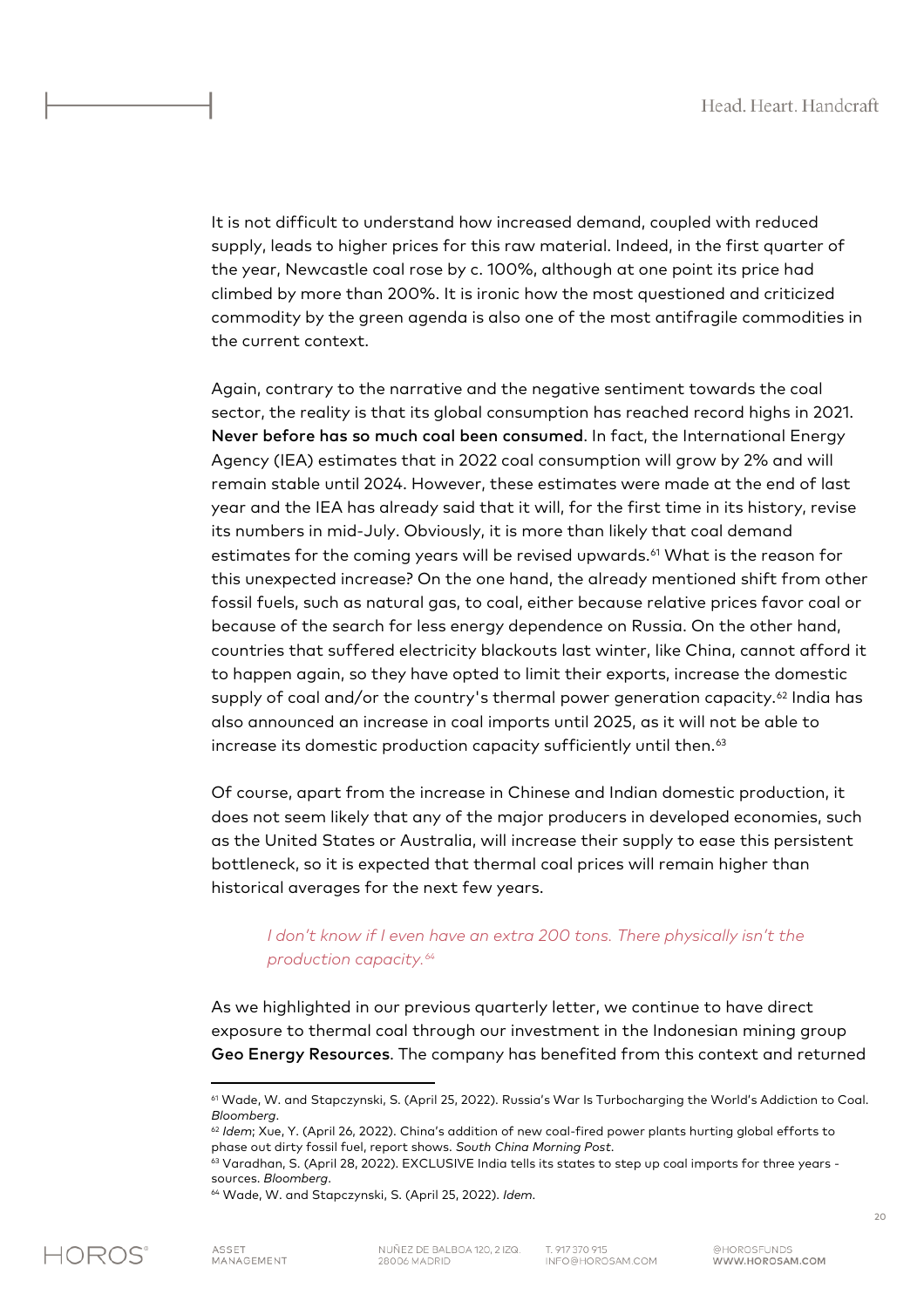close to 40% during the quarter. Meanwhile, although with somewhat different dynamics, our investments in the metallurgical coal companies Ramaco Resources and Warrior Met Coal also had strong returns and we sold both of them during the period.

#### THE CASE OF URANIUM

To conclude this section on the impact of the Russian invasion on energy commodities, let us turn to uranium. We have discussed in the past why nuclear energy should be included in any energy policy program that seeks to reduce carbon emissions into the atmosphere. However, for reasons we will not repeat, nuclear power has not been very popular. Perhaps the current situation may help to change that. For example, shortly before the Russian invasion, the European Union decided to include nuclear energy within the so-called green taxonomy (although there are already European legislators trying to veto its inclusion).<sup>[65](#page-21-0)</sup> Other economies, such as China, are continuing with their plan to increase their nuclear fleet.<sup>[66](#page-21-1)</sup> Japan, the country that suffered the Fukushima accident in 2011, is discussing reducing regulatory requirements to facilitate the overhaul of the nuclear reactors that have not yet been restarted since that time, in an attempt to reduce its dependence on foreign energy.<sup>[67](#page-21-2)</sup>

In addition to stronger demand, there is a new risk on the supply side. Specifically, in the uranium enrichment phase of the nuclear fuel cycle (a necessary service, in most reactors, to be able to use uranium as fuel). Why? Because Russia accounts for 43% of the world's uranium enrichment capacity.<sup>[68](#page-21-3)</sup> I think one can imagine the impact that any cut in the supply of this service could have on the uranium market. Obviously, the cost of long-term enrichment contracts was quick to react to this risk, rising by around 70% in April alone.<sup>[69](#page-21-4)</sup> The uranium spot price was also under upward pressure, rising by 40% in the first quarter of the year.

Our exposure to the sector, as you know, is through Sprott Physical Uranium Trust, which buys uranium for storage. As you would expect, this holding also benefited from the current context, with a 35% return in the first three months of the year.

<span id="page-21-0"></span><sup>&</sup>lt;sup>65</sup> Abnett, K. and Jessop, S. (March 30, 2022). EU lawmakers move to reject green gas and nuclear investment rules. *Reuters*.

<span id="page-21-1"></span><sup>66</sup> Tabeta, S. (April 22, 2022). China greenlights 6 new nuclear reactors in shift away from coal. *Nikkei Asia*. <sup>67</sup> Oda, S. and Reynolds, I. (April 26, 2022). Japan's Leader Says Nuclear Power Should Be Reconsidered as Energy Costs Soar. *BNN Bloomberg*.

<span id="page-21-4"></span><span id="page-21-3"></span><span id="page-21-2"></span><sup>68</sup> Lee, J. (March 23, 2022). How Ukraine War Enriches Uranium Miners. *The Wall Street Journal*.

<sup>69</sup> Quakes, J. [@quakes99] (May 1, 2022). *[…] Long-term SWU UP +\$50 to \$120 for record 1-month price spikes for SWU […]*. Twitter. https://twitter.com/quakes99/status/1520578695160733696.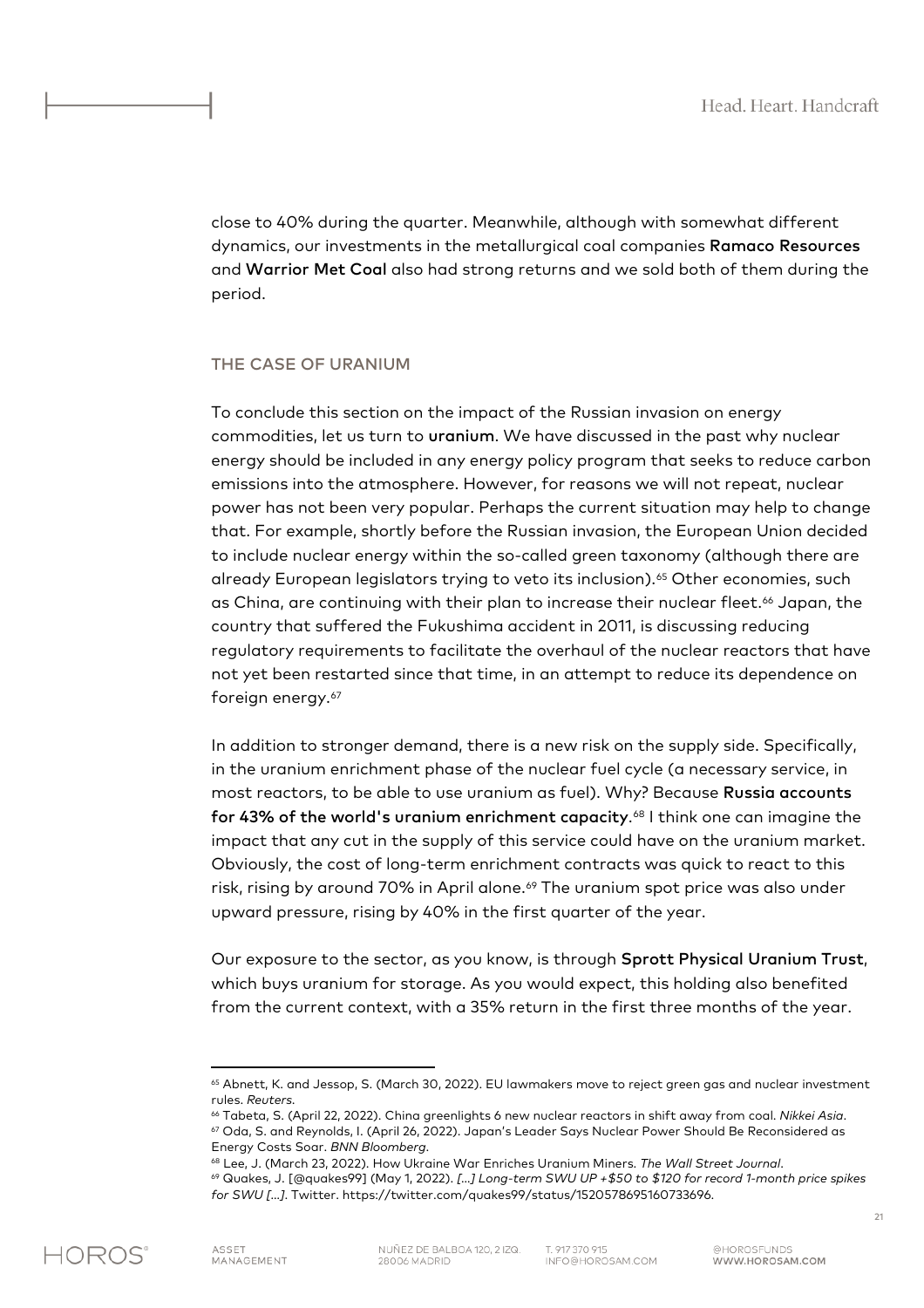## The great dilemma

*It's absolutely essential to restore price stability. Economies don't work without price stability.* — Jerome Powell

The inevitable consequence of the Russian invasion of Ukraine is the acceleration of the inflationary dynamics that were already underway months ago. Thus, price increases continue to break levels not seen in decades. In March, the annual inflation rate in the eurozone was around 7.5% (close to 10% in Spain) and in the United States it reached 8.5% (the worst figure since 1981). This possibly reflects the fact that we have entered, at least in some industries, what is known as a seller's market dynamic, in which sales take place rapidly and prices remain high or, as in the current scenario, rising. In this context, dealers do not have the capacity to increase inventories because production capacity cannot be increased to desirable levels, which keeps the market under pressure. This is a market that contrasts radically with the one we had until a few months ago, in which consumers were in charge (buyer's market), sales took much longer, prices remained low or even fell, inventories built up above what was necessary and production capacity was even idle.[70](#page-22-0) A 180-degree turnaround that has led the Federal Reserve to rethink its monetary policy of the last fifteen years.

As we highlighted in our previous quarterly letter, the Fed (like the European Central Bank) considered inflation to be transitory, probably because it attributed it entirely to the bottlenecks resulting from the economic recovery after the global economic shutdown in the worst of the pandemic. However, the reality is that today's high inflation rates are also driven by the demand side of the economy. Indeed, massive monetary and fiscal stimulus, in the first instance, and wage growth (perhaps more so in the U.S. case) in the second instance, can end up locking in high prices for long, causing central banks' inflation targets to be greatly exceeded. We should not be surprised, therefore, by the latest statements by Jerome Powell, chairman of the Federal Reserve, in which he said that they will have to accelerate interest rate hikes even more and will have a difficult job not to derail the economy in the process:

<span id="page-22-0"></span>

<sup>70</sup> Neilson, D. H. (April 26, 2022). Seller's market. Toward a theory of lopsided market. *Soon Parted*.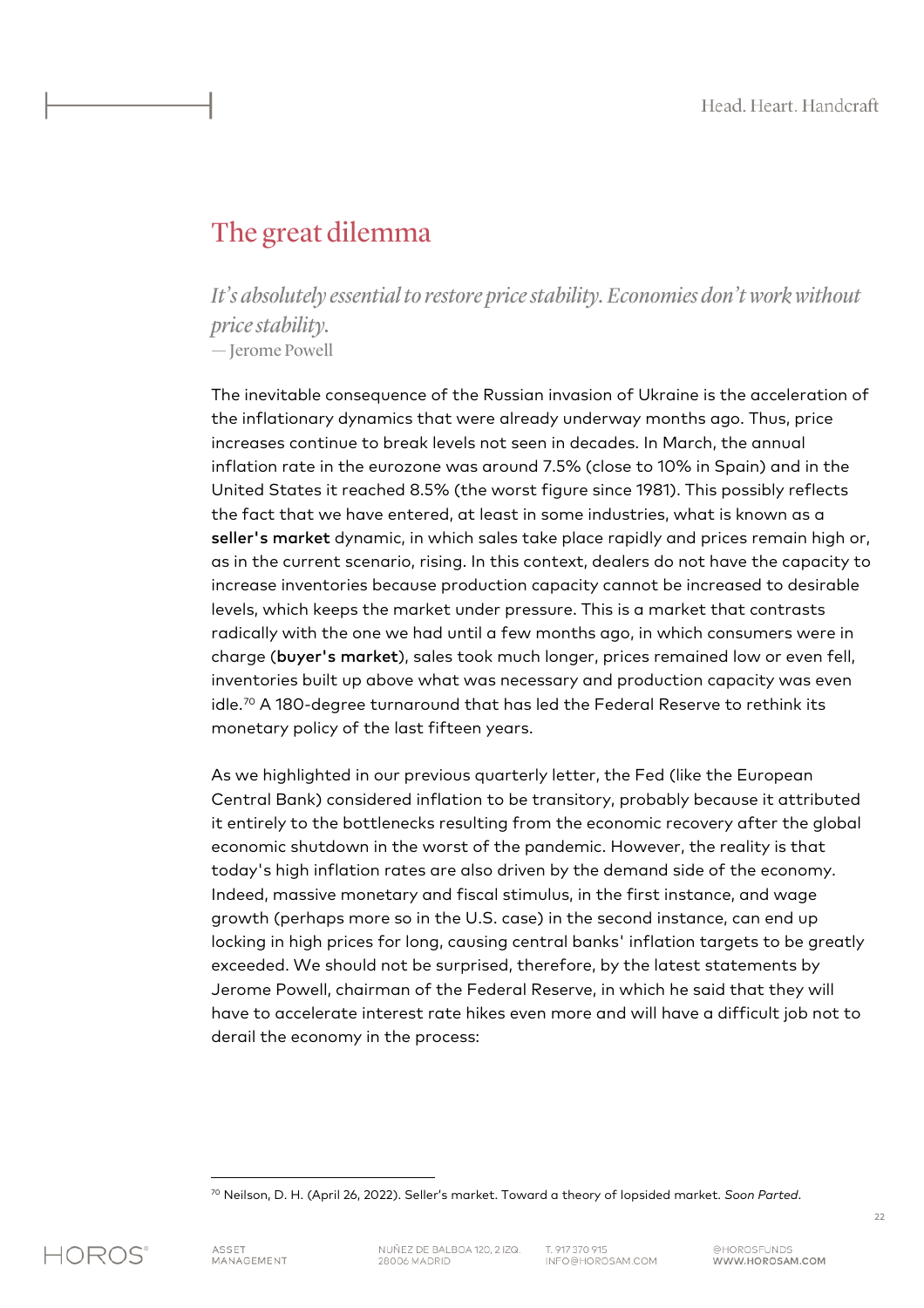*I don't think you'll hear anyone at the Fed say that that's going to be straightforward or easy. It's going to be very challenging. We're going to do our best to accomplish that. [71](#page-23-0)*

How is this U.S. rate hike cycle going to impact the market? The answer could take hundreds of pages, given the ramifications and second-order effects that this move will have. However, it is worth pointing out how it is affecting two asset classes that have performed extraordinarily well in recent years: government bonds and tech stocks.

Until a few months ago, the ultra-loose monetary policies of almost all central banks, combined with very low inflation, pushed yields on up to 40% of sovereign bonds into negative territory. This is unusual and can only be explained by these two factors and a relentless and voracious demand for liquidity. Today, "only" 10% of these bonds remain with negative yields.[72](#page-23-1) The expected rise in interest rates and inflation have triggered a sell-off in bonds, resulting in the worst start to a year for this asset in decades.[73](#page-23-2) The risk-free asset has literally ceased to act as such.

What about the other asset class that has attracted the most attention from the investment community in recent times? Here we can distinguish three major groups. First, those companies without earnings that had convinced investors of their great future growth prospects, pushing up their valuations to irrational levels. A clear example of this, which we mentioned almost two years ago (see [here](https://horosam.com/wp-content/uploads/Letter-to-our-co-investors-3Q20.pdf)) is Zoom Video Communications ("Zoom"), whose market cap exceeded that of companies such as IBM or came close to that of Cisco Systems. Well, from the time we wrote about this odd situation until today, Zoom shares have collapsed nearly 80%. Peloton Interactive or Beyond Meat are other companies whose valuations we did not understand and whose share price has also declined drastically in the last year and a half.

In the second group we find companies with high quality businesses (generally technology platforms), but whose valuations were pricing in an ideal world. This is why we have not invested in them over the last few years. Such is the case of PayPal Holdings or Netlix, with share prices plummeting by nearly 75% from the highs reached last year. Finally, in the third group we find the major technology companies, whose competitive advantages are difficult to attack. Even though they generally do not trade at outrageous valuations, their multiples have

<span id="page-23-2"></span><span id="page-23-1"></span><span id="page-23-0"></span><sup>73</sup> Landsman, S. (April 7, 2022). Wild inflation will hurt all financial assets, market researcher Jim Bianco warns. *CNBC*.



 $71$  Cox, J. (April 21, 2022). Powell says taming inflation 'absolutely essential,' and a 50 basis point hike possible for May. *CNBC*.

<sup>72</sup> Buttonwood (April 23, 2022). A requiem for negative government-bond yields. *The Economist*.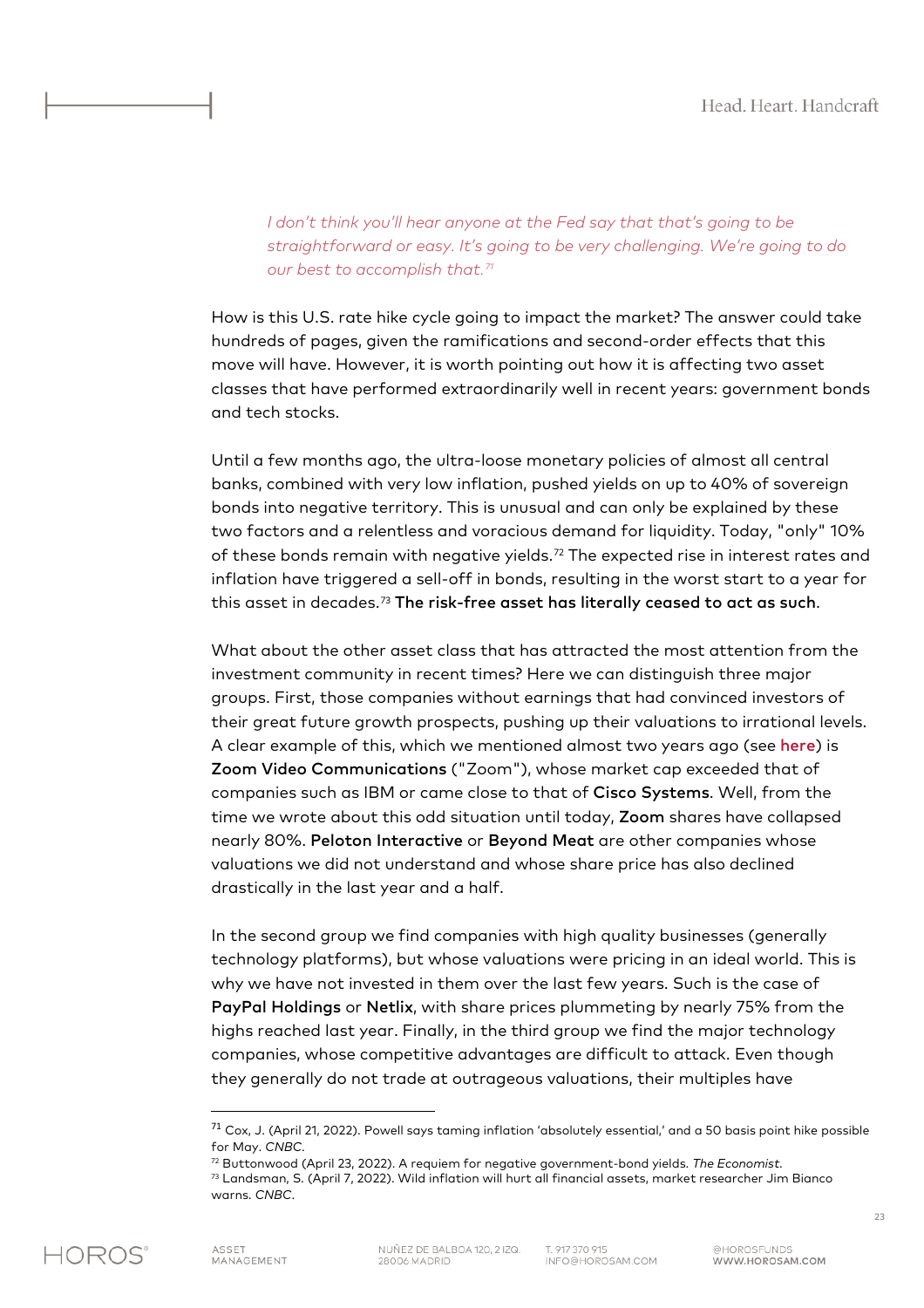significantly expanded, making it difficult for us to invest (or even reinvest) in them. Such is the case of Alphabet, Microsoft and Amazon, where share prices have dropped more than 30% from their highs.

It is not surprising that this combination of sharp stock declines has led to the worst stock market start to a year for the S&P 500 since 1939.[74](#page-24-0) But why are these companies, which were the darling of investors, also performing badly in terms of their share price? For one simple reason: their sensitivity to interest rates. Consider that the valuation of businesses depends on their future cash flows discounted to the present. To discount these flows, a rate is applied which, to put it very simply, depends on the return on assets perceived as risk-free. The higher the interest rates, the higher the return offered by these risk-free assets and the higher the discount rate required. Therefore, if interest rates rise (or are expected to rise), company valuations are negatively impacted. This is especially true for those businesses that generate little cash today and the market expects them to generate a lot of cash in the future. Hence the severe losses in companies that promised a lot of cash generation in the future (such as Zoom) or those that, although already generating cash, were expecting strong future growth (as in the case of PayPal).

This is not to say that we should stay out of these businesses. Time will tell if the market has excessively punished these companies—in some cases, it is beginning to seem so. However, it is a warning of how much of an impact a monetary environment totally different from the one we have experienced as investors over the last fifteen years can have. Especially when the leaders of the world's main economic organizations themselves doubt their own effectiveness in managing it:

*We are acting like 8-year-olds playing soccer chasing the ball. [75](#page-24-1)*

## Main changes to our portfolios

*Portfolio rebalancing sounds boring, but it's a powerful investment strategy.* — Ilana Polyak

The following is a summary of the most significant changes to our funds' portfolios:

<span id="page-24-1"></span><span id="page-24-0"></span><sup>74</sup> La Monica, P. R. (May 2, 2022). The S&P is having its worst start to a year since 1939. *CNN Business*. <sup>75</sup> CNBC Television (April 21, 2022). *CNBC's Sara Eisen hosts IMF's debate on the global economy — 4/21/22*. YouTube. https://www.youtube.com/watch?v=sVsToALst\_k&t=1s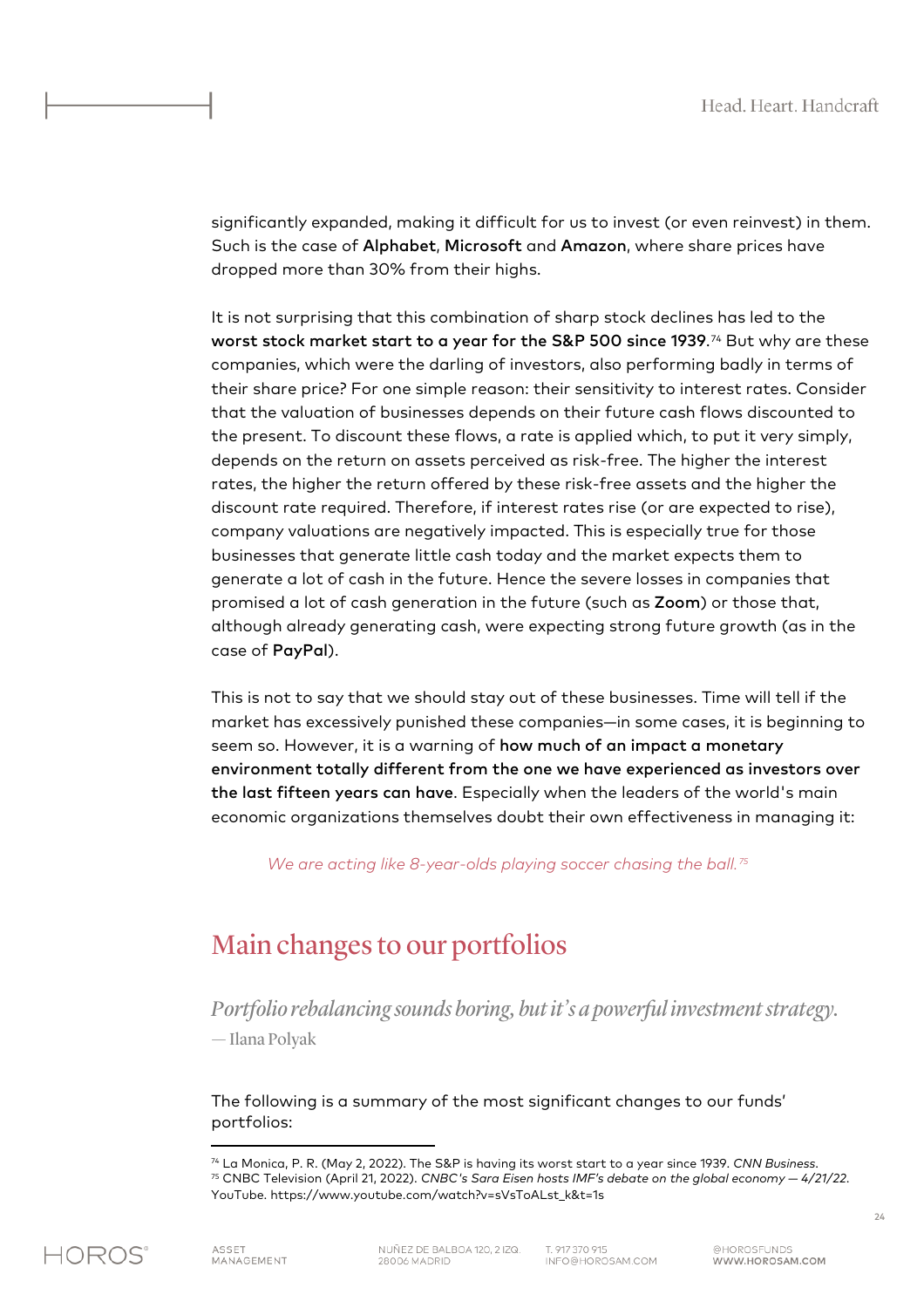## HOROS VALUE INTERNACIONAL Stake decreases & exits:

#### COMMODITIES (20.4%)

Holdings discussed: Sprott Physical Uranium Trust (3.1%), Ramaco Resources (exited) and Warrior Met Coal (exited)

This quarter we sold our entire stakes in Ramaco Resources and Warrior Met Coal. The reason is purely due to their lower upside potential after a very strong performance. In the case of Ramaco Resources, as we mentioned in the previous quarterly letter, its high volatility allowed us to realize high returns on two different occasions (we exited the position and then re-entered it) in a short period of time, demonstrating the importance of rebalancing positions in our portfolio.

It is important to note that, at the current price of metallurgical coal (the product sold by these two companies), the upside is still very attractive. However, our approach to the commodities sector will, as with other investments, always be prudent and assume very conservative long-term normalized price levels for metallurgical coal. The margin of safety is everything in any investment, but probably even more so in the commodities sector, where excesses occur both on the downside, when no one wants to know anything about the sector, and on the upside, when the asset becomes fashionable. We do not believe that we have reached the latter, but prefer to look for more attractive alternatives inside and outside our portfolio.

We also significantly trimmed our stake in Sprott Physical Uranium Trust, the vehicle of the Sprott management company that buys uranium for storage. As we have seen in the commodities section above, uranium has rallied sharply over the past two months as a result of the Russian invasion of Ukraine. As with metallurgical coal, we are adjusting our position based on an upside potential that uses relatively conservative normalized uranium prices for the future.

#### OTHER

Holdings discussed: AerCap (4.0%), Power REIT (1.4%) and Millennium Sustainable Ventures (0.4%)

AerCap is one of the companies most obviously impacted by the sanctions imposed by the international community on Russia. The company announced on March 31 that 5% of its fleet (measured in terms of net book value) had direct exposure to Russian airlines and that, therefore, in compliance with the European Union and

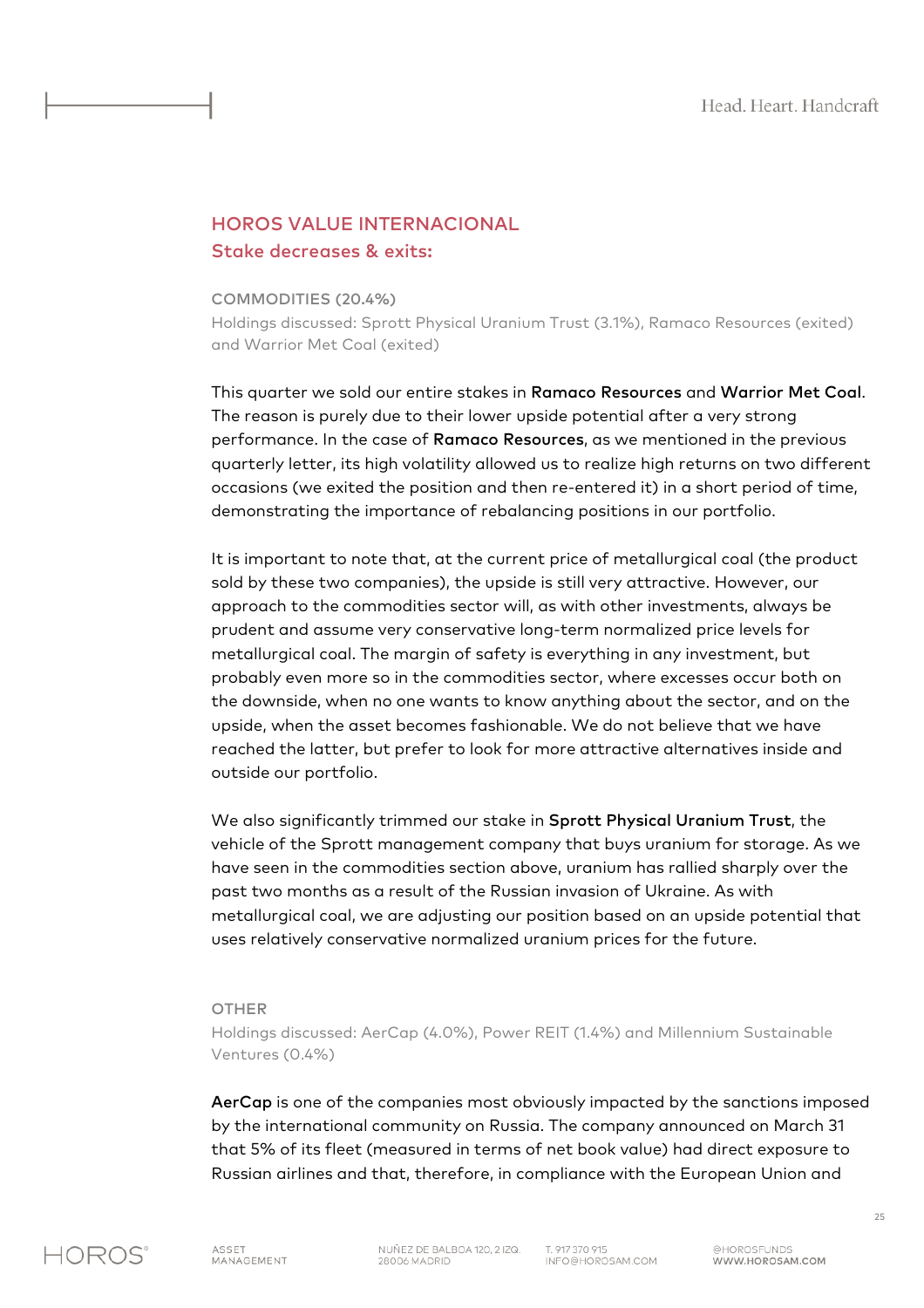U.S. sanctions, it was no longer leasing its aircraft to these customers. The problem, of course, lies in the recovery of these aircraft and the subsequent search for customers for them. Up to the release of the earnings report, AerCap had recovered 22 aircraft and 3 engines out of 135 aircraft and 14 engines leased to airlines in this country. However, it seems unlikely that the company will be able to recover the rest of its fleet in the short term, as the Russian government has ordered its airlines to keep these aircraft for use on domestic routes.

This (nationalization?) challenge to take delivery of the aircraft has led AerCap, as well as its competitors, to initiate claims processes for substantial amounts of money with insurers. In the specific case of AerCap, the company has claimed around 3.5 billion dollars, a figure that would cover the potential hole that these aircraft would leave in the company's balance sheet, in the event of losing them forever. Obviously, a long process is to be expected in which both parties will argue that they do not have to take responsibility for this loss. We cannot rule out some kind of government support, since the sanctions are imposed by governments and the company does not stop operating its business voluntarily. In the meantime, the market has reacted negatively to the situation, which explains the sudden reduction in our fund's AerCap weighting at the end of the first quarter.

As for Millennium Sustainable Ventures ("Millennium"), the stock price has been hit hard driven by the poor performance of the sector, following the sharp decline in the sale price of cannabis. In addition to this, the continued delays in the development of its main asset have further weakened the company's short-term earnings expectations, significantly stressing the company's balance sheet. These reasons, coupled with the stock's lack of liquidity, prevented us from increasing our stake on the dip. The same applies to Power REIT, the entity that owns the greenhouses where cannabis is grown, as it has to deal with this sector weakness and given its current high dependence on Millennium.

#### Stake increases & new stakes:

FINANCIALS AND HOLDING COMPANIES (29.5%) Holdings discussed: CIR (3.7%) and Petershill Partners (2.7%)

Petershill Partners ("PHP") is an investment firm managed by Goldman Sachs Asset Management and specializes in the management of independent alternative investment vehicles. PHP acquires minority stakes in these entities, thus providing capital to help drive their growth, in addition to providing strategic advice. The company leverages the experience and network of Goldman Sachs to offer its

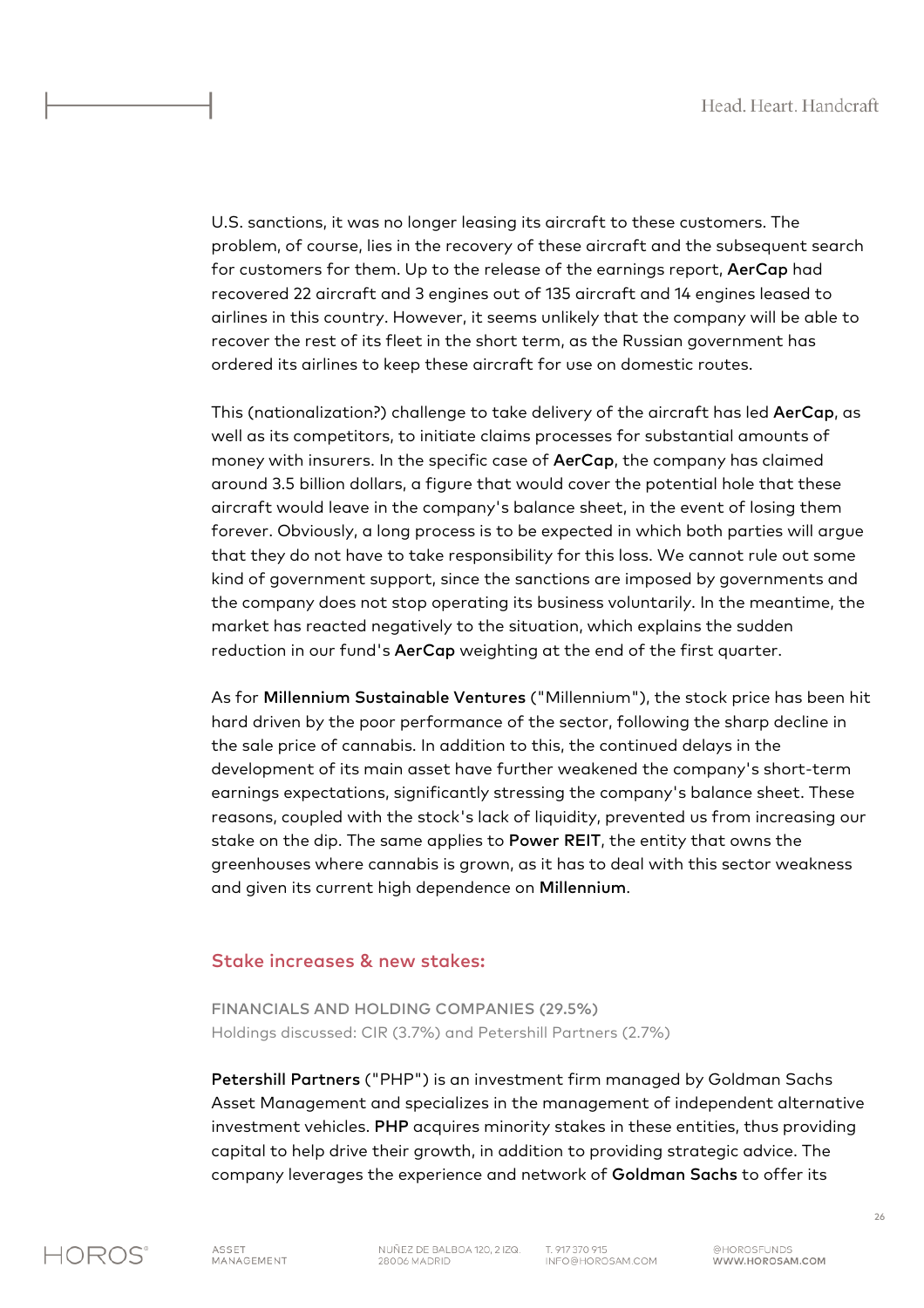services. It currently has holdings in 23 asset management firms, giving it exposure to four alternative investment areas: private equity, private credit, private real assets and absolute return.

PHP went public in October 2021, with a valuation of around 5 billion dollars. However, the relative illiquidity and low initial interest in the stock saw it fall as much as 40% from the IPO price, which is when we took the opportunity to initiate our position. The reasons? It is a business with low capital employed, well managed, with a current net cash position (albeit with a reasonable debt target for the next few years) and an attractive growth profile that we are still acquiring at a multiple of around 6x its 2024e normalized free cash flow. Certainly, a market inefficiency that we do not expect to last over time.

We also increased our exposure to the Italian holding company CIR following its recent correction. We believe that this entity, controlled and managed by the Benedetti family, is taking the right steps to generate value for its shareholders. A recent example is the various announcements of share buybacks in recent months, which take advantage of the low implied multiple that the market is giving to the residential care home operator KOS, the holding company's main asset and a highquality business that currently has utilization rates far from their historical levels due to the pandemic, but which is beginning to show significant signs of progress.

#### **OTHER**

Holdings discussed: Naspers (4.8%) and Dassault Aviation (2.3%)

Dassault Aviation is a French aerospace company that manufactures both civil (private jets) and military aircraft. It is a family-owned company, controlled by the Marcel Dassault Industrial Group (c. 62% of the shares and c. 77% of the voting rights). Specifically, within the military aircraft division, Dassault Aviation produces Rafale fighter jets and maintains, repairs and upgrades its historic Mirage aircraft. We believe that the international sales success of the Rafale will generate a lot of long-term value for the company. So much so that the company's military order book is currently at record highs. Meanwhile, the civil aviation business specializes in the manufacture of Falcon aircraft, whose maintenance provides an important source of recurring revenue for the company.

In addition, Dassault Aviation owns 24.6% of the Thales Group, the French multinational company specialized in defense and technology, which operates three business lines: defense and security, aerospace and digital security. The stake in the Thales Group has a long history (the bulk of it was acquired in 2009) and is the



T. 917 370 915 INFO@HOROSAM.COM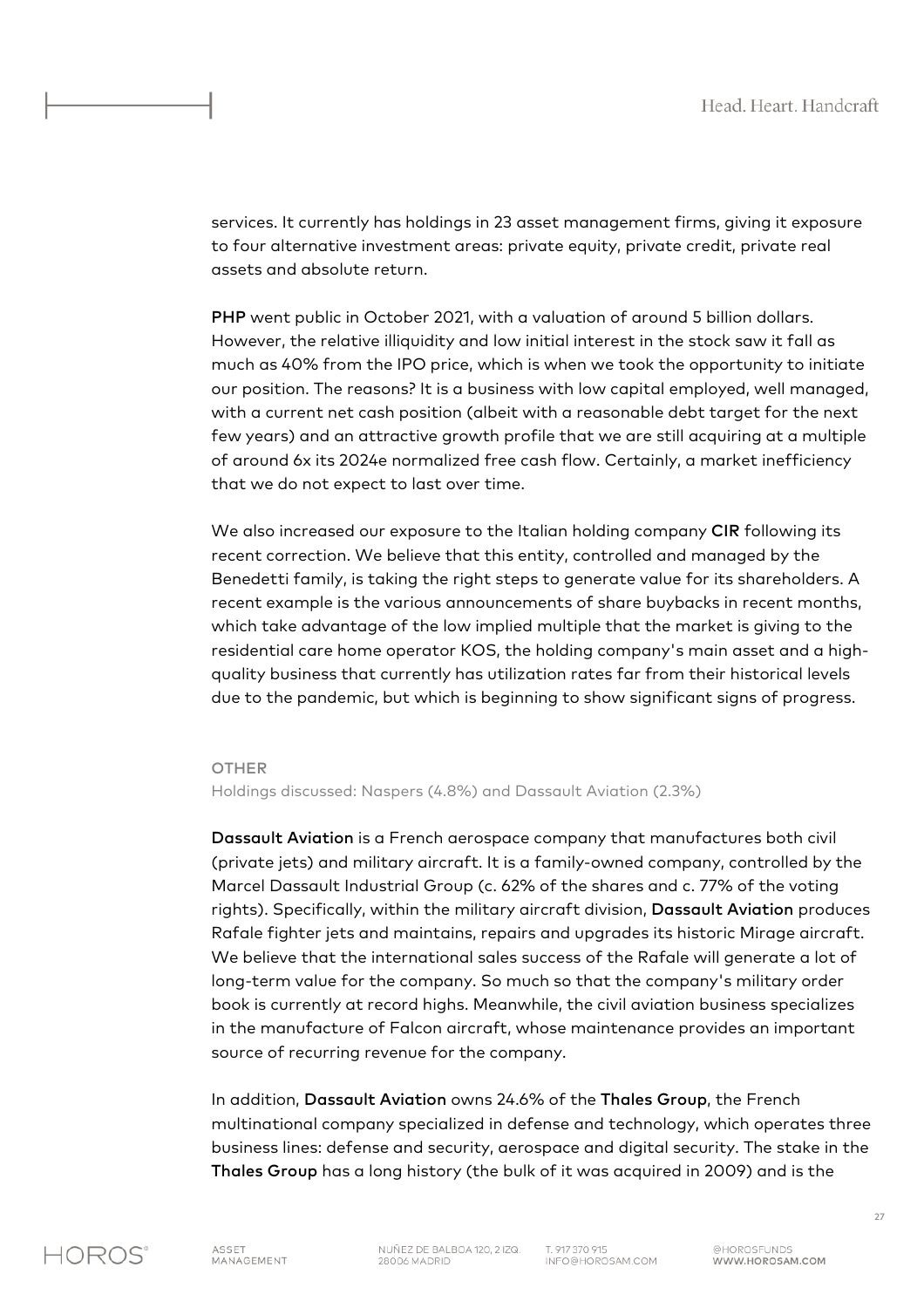result of a strategic alliance, as the Thales Group provides Dassault Aviation with the equipment and technology required in the manufacture of many of its products, such as the Rafale fighter aircraft.

We initiated our position in mid-February, just a few days before the Russian invasion, for three fundamental reasons. One is the solid performance of the management team led by CEO Éric Trappier, who has been with the company since 1984 and has been CEO for almost a decade. Another reason is the significant internationalization of sales of its Rafale fighter jet and the third reason, of course, is valuation. Roughly speaking, if we exclude the value of the Thales Group's stake and the company's cash position, at the time of our investment the market was valuing Dassault Aviation's civil and military aviation business at a multiple of about 5x its normalized cash flow for 2024e. This multiple seems unjustifiably low to us given the company's good prospects, even before the expected escalation of global defense spending following the Russian invasion.

Regarding Naspers, we substantially increased our stake in the South African holding company following the sharp decline in the stock price in recent months, which was mainly due to three reasons. The first is the poor market performance of the Chinese technology giant Tencent Holdings, of which Naspers controls nearly 30%. It should be pointed out again that the Chinese stock market and, in particular, its technology sector, has experienced a very challenging time for more than a year now, following the increased interventionism of Xi Jinping's government. Added to this is the uncertainty associated with the entities that are also listed in the United States, for the reasons already mentioned and the economic impact of the widespread lockdowns to combat the pandemic in which many Chinese cities find themselves. The second reason is the impact of the economic sanctions on Russia and, more specifically, the financial separation of Naspers and its subsidiary Avito—Russia's leading classifieds platform—which could be worth around 5% of Naspers' total value. Finally, as we have also discussed, the rise in interest rates is having an impact especially on those businesses whose expected cash flows are further away from the present. Such is the case of many of the technology platforms owned by Naspers, which are leaders in emerging markets and industries, but whose current cash generation is almost zero.

Against this backdrop, we decided to increase our position because we believe that Naspers' current valuation is possibly at one of the most attractive points in recent years, even if we are very conservative about Tencent's future and the value of the other platforms.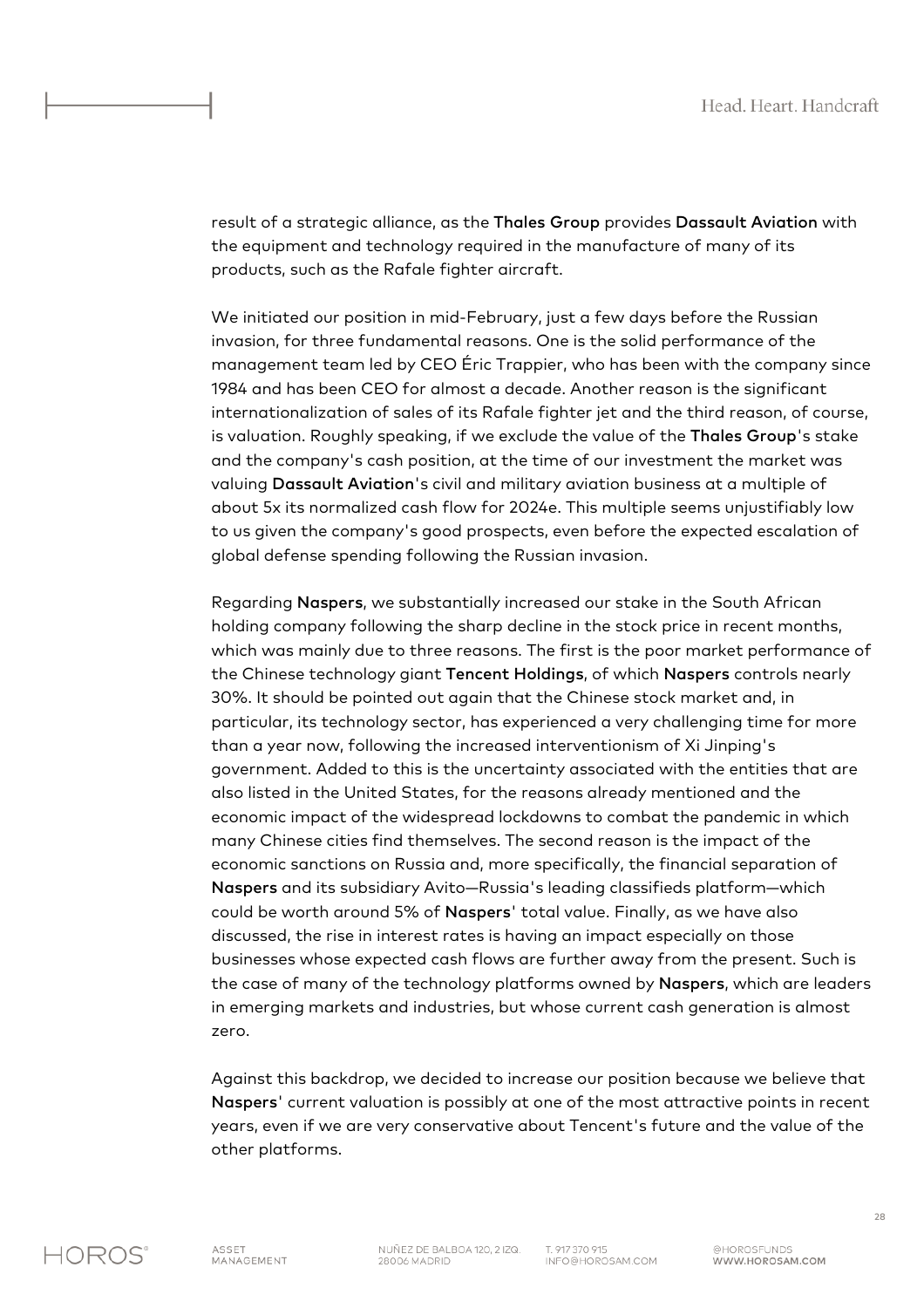## HOROS VALUE IBERIA Stake decreases & exits:

COMMODITIES (11.6%) Holdings discussed: Atalaya Mining (2.9%) and Aperam (2.0%)

In the first quarter of the year, Horos Value Iberia did not exit any position. However, we did the usual rebalancing adjustments in the portfolio, leading to a lower exposure to natural resource companies in particular, such as the stainless steel producer Aperam and the copper producing company Atalaya Mining. We took advantage of their positive market performance at the beginning of the year to trim our stakes and reinvest the proceeds in two new opportunities, as well as to increase our position in other more attractive ideas within the portfolio.

FINANCIALS AND HOLDING COMPANIES (19.1%) Holdings discussed: Corporación Financiera Alba (1.4%)

The same reasoning led us to significantly reduce our stake in the March family's investment holding company, Corporación Financiera Alba. In fact, its share price is near all-time highs, in contrast to the depressed stock prices of other companies in the current market environment.

#### Stake increases & new stakes:

COMMODITIES (11,6%) Holdings discussed: Applus Services (2.3%)

Applus Services ("Applus") is one of the world's leading inspection, testing and certification companies. Applus' services contribute to providing its clients with higher quality and safer assets, infrastructures and operations. To provide this service, the company has more than 25,000 employees and a presence in more than 70 countries. Applus operates in different sectors, although it has a historically high exposure to the automotive and oil and gas industries. For this reason, in recent years it has been increasing its efforts to increase revenues from other areas, such as laboratories and businesses involved in the energy transition. Applus has four divisions: Energy & Industry, Laboratories, Automotive and IDIADA.

The first one, Energy & Industry, is the most cyclical of the four and where we expect a significant recovery in the coming years, following the capex collapse in

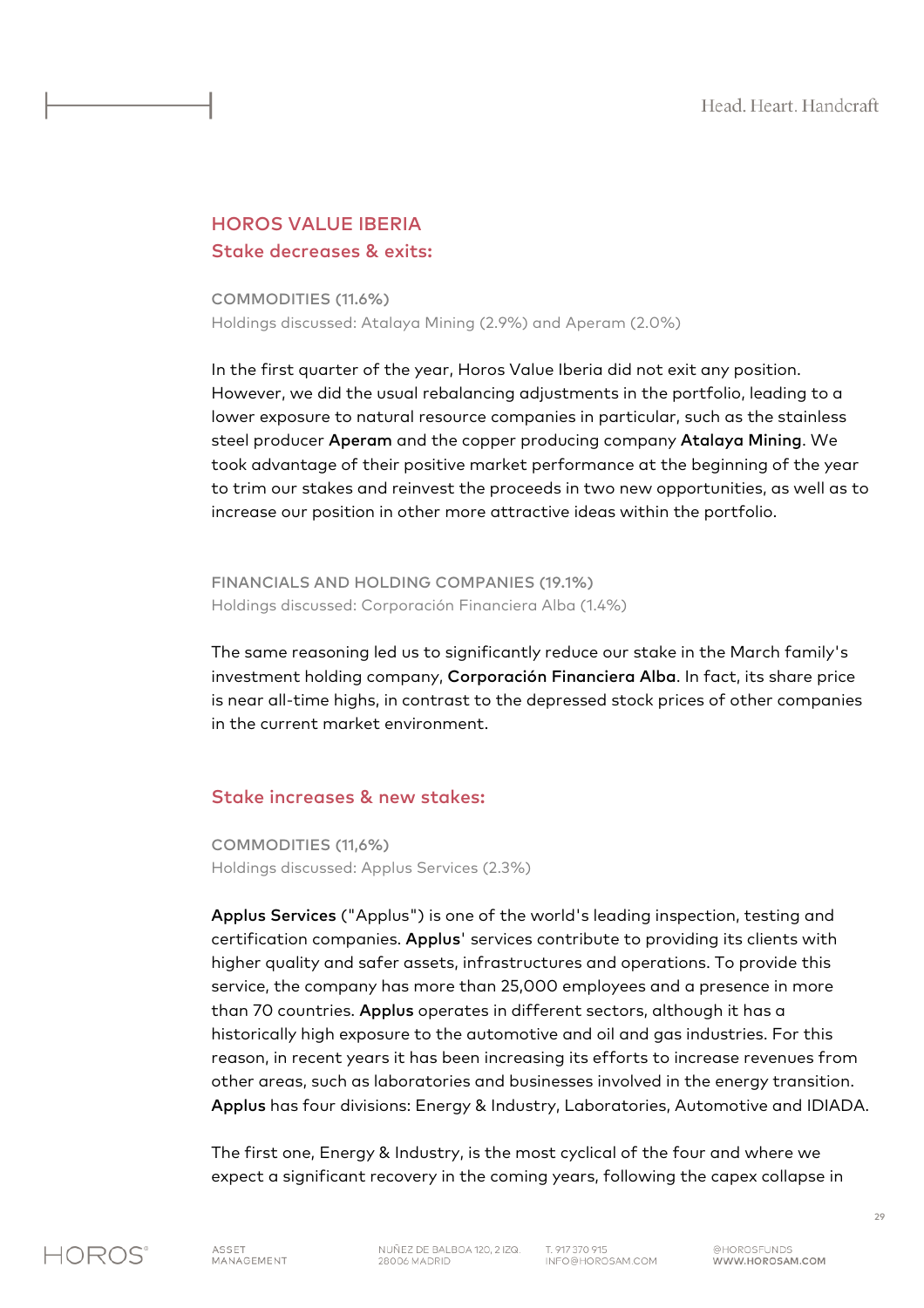the oil and gas sector since 2014. At current prices, there is a clear need for increased investment and we think Applus should benefit from this. Meanwhile, Laboratories and Automotive units should continue to grow profitably over the next few years. The last one, IDIADA, is the most uncertain at the moment. This division encompasses the operation of a technology center for the automotive industry located near Barcelona, whose concession expires in 2024. Doubts about the potential non-renewal are clearly affecting the Applus share price, as IDIADA accounts for 10% of the group's operating result. Even valuing this division at 0 from 2024 (a scenario we do not see as the most likely), we would be buying this excellent business at around 11x its normalized free cash flow from 2024e, when its peers have always traded at much higher multiples.

#### **OTHER**

Holdings discussed: Catalana Occidente (7.1%), Ibersol (3.3%) and Grupo Ecoener  $(1.6\%)$ 

As was the case during the worst of the pandemic, we once again have Catalana Occidente as the top position in our Horos Value Iberia fund. We find it hard to understand that the market values this company at less than 7x current earnings, when the company continues to surprise positively every quarter with its results, both in the traditional business area (where its diversification into different segments once again proves its worth) and in credit insurance (where the combined ratios remain at extraordinarily low levels). In our opinion, the management team's historical aversion to share buybacks should be turned on its head. At the current stock price, such a transaction would arguably create the most value for its shareholders. That said, we are delighted to once again take advantage of this historic opportunity that the market is offering us.

Grupo Ecoener ("Ecoener") is a La Coruña-based company specializing in the construction and operation of renewable energy projects. It operates three different technologies: wind, solar and hydro. At the end of 2021, Ecoener had assets in Spain, Guatemala and Honduras. In 2022 it will also begin operating in the Dominican Republic and Colombia. Although it has more than 30 years of history, Ecoener went public on May 4, 2021, raising 100 million euros to finance its business plan. Ecoener is a family-owned company, controlled by Luis de Valdivia (Chairman and CEO), who holds a 71% stake. At the price at which we have invested, the market is not giving any value to the company's significant pipeline of new projects, nor to the cash generation of its current projects.

Finally, we substantially increased our stake in the Portuguese restaurant company Ibersol, following the offer launched by Restaurant Brands Iberia ("RBI") to take

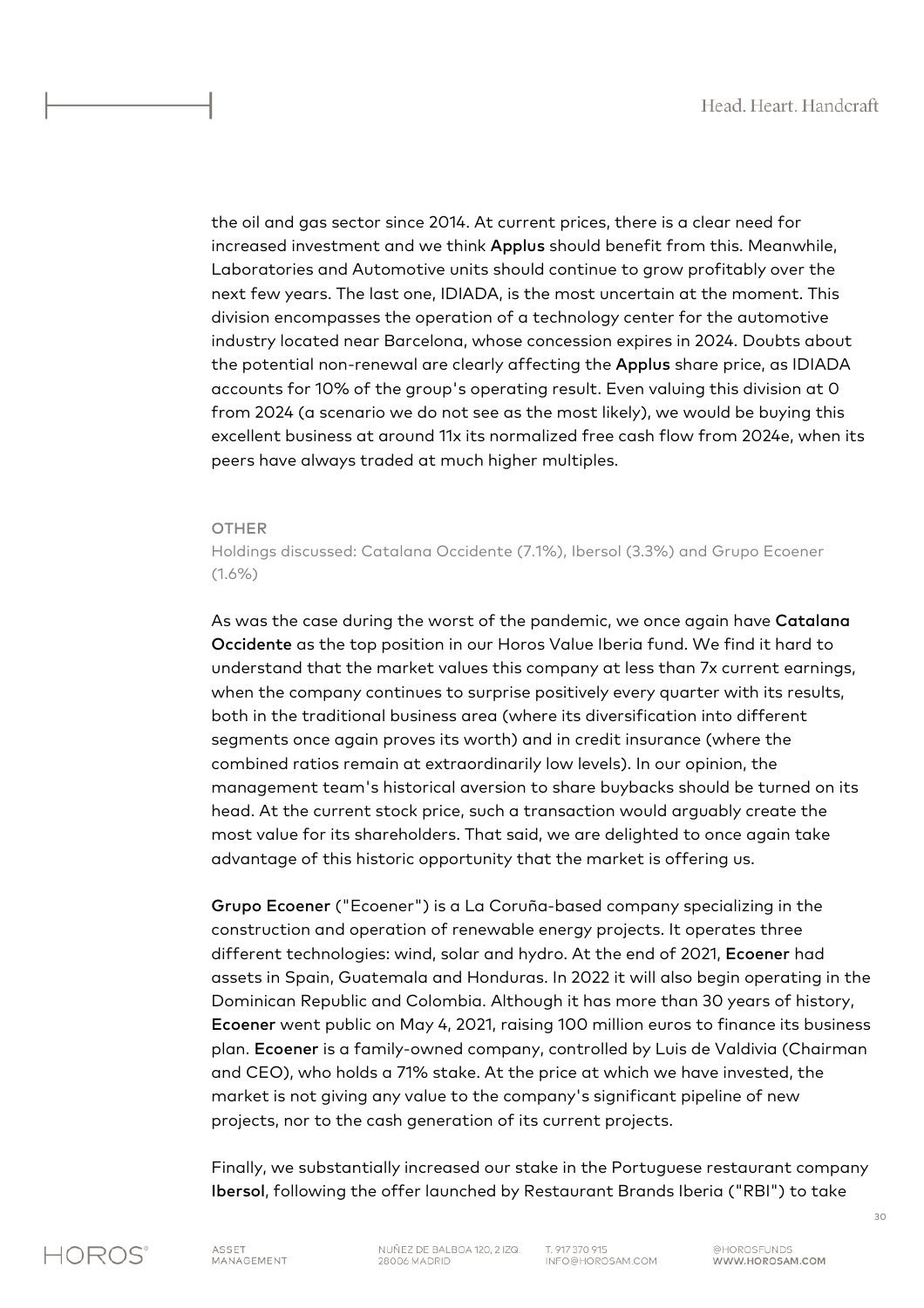over the Burger King restaurants managed by Ibersol. Specifically, RBI could offer around 250 million euros for these restaurants, leaving an implicit valuation for the rest of Ibersol of 15 million euros at the time of writing. As a reminder, the "rest" includes, among others, more than 100 Pizza Hut restaurants and more than 50 KFC restaurants that could generate more than 35 million euros of EBITDA. Of course, we do not know exactly the amount that the company will get when this transaction is closed, but the inefficiency seems very clear to us now.

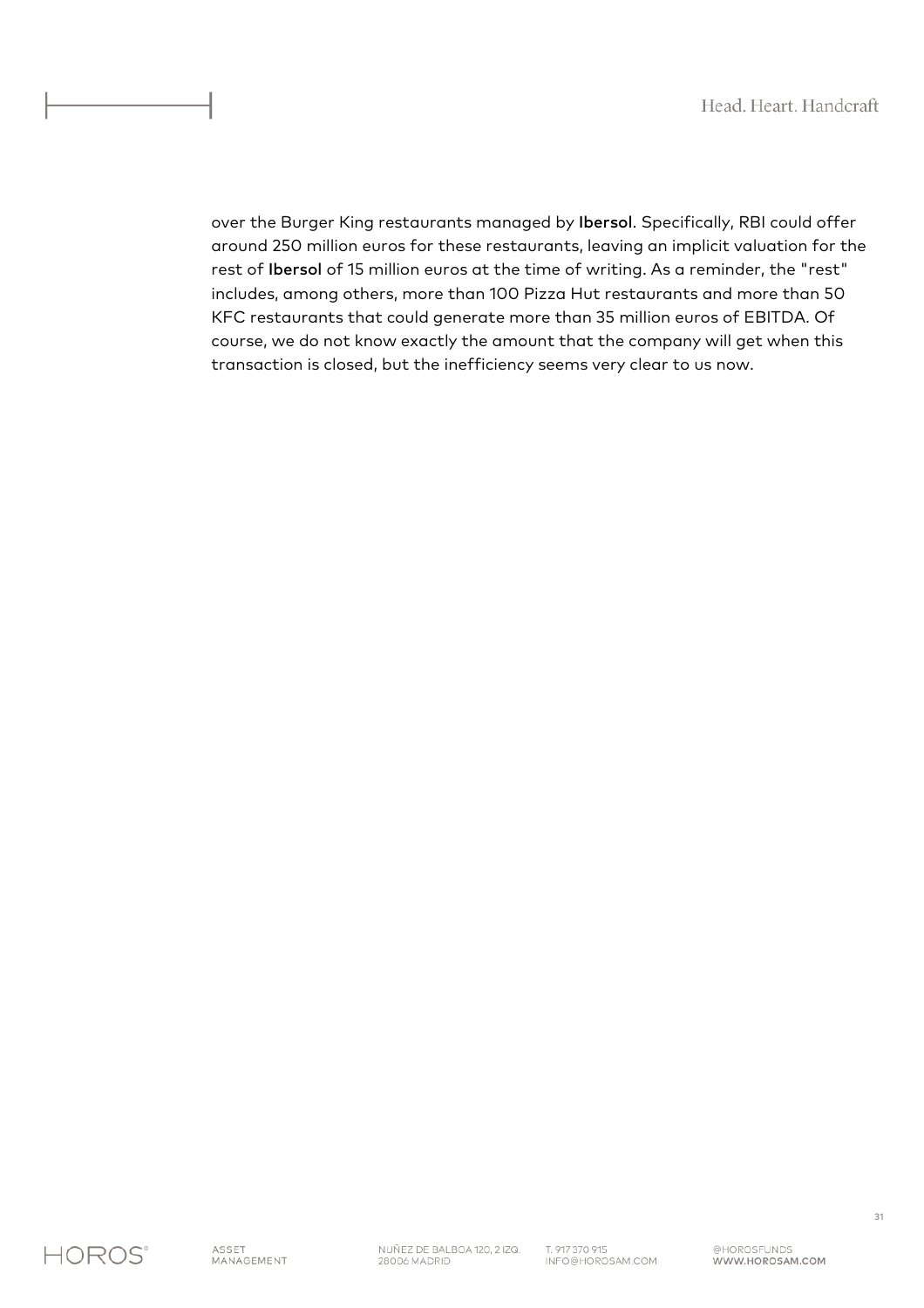## $\mathit{REturns}$  Historical returns of the management team in the Iberian Strategy



Data cover the period between the 30th September 2012 and 31st March 2022.

\*Previous firm returns correspond to the management team performance achieved in their previous professional stage, where they worked for a different asset management firm. This "previous stage" corresponds to the period between the 30th September 2012 and 22nd May 2018.

Past performance is no guarantee of future performance. The Fund's investments are subject to market fluctuations and other risks inherent to investing in securities, so the acquisition of the Fund and the returns obtained may vary both upwards and downwards and an investor may not recoup the amount initially invested. Decisions to invest or divest in the Fund must be made by the investor in accordance with the legal documents at all times, and in particular on the basis of the Regulations and the Fundamental Data for the Investor (DFI) of each Fund, accompanied, where appropriate, by the Annual Report and the last quarterly Report. All this information, and any others, will be available to you at the headquarters of the Manager and through the website: www.horosam.com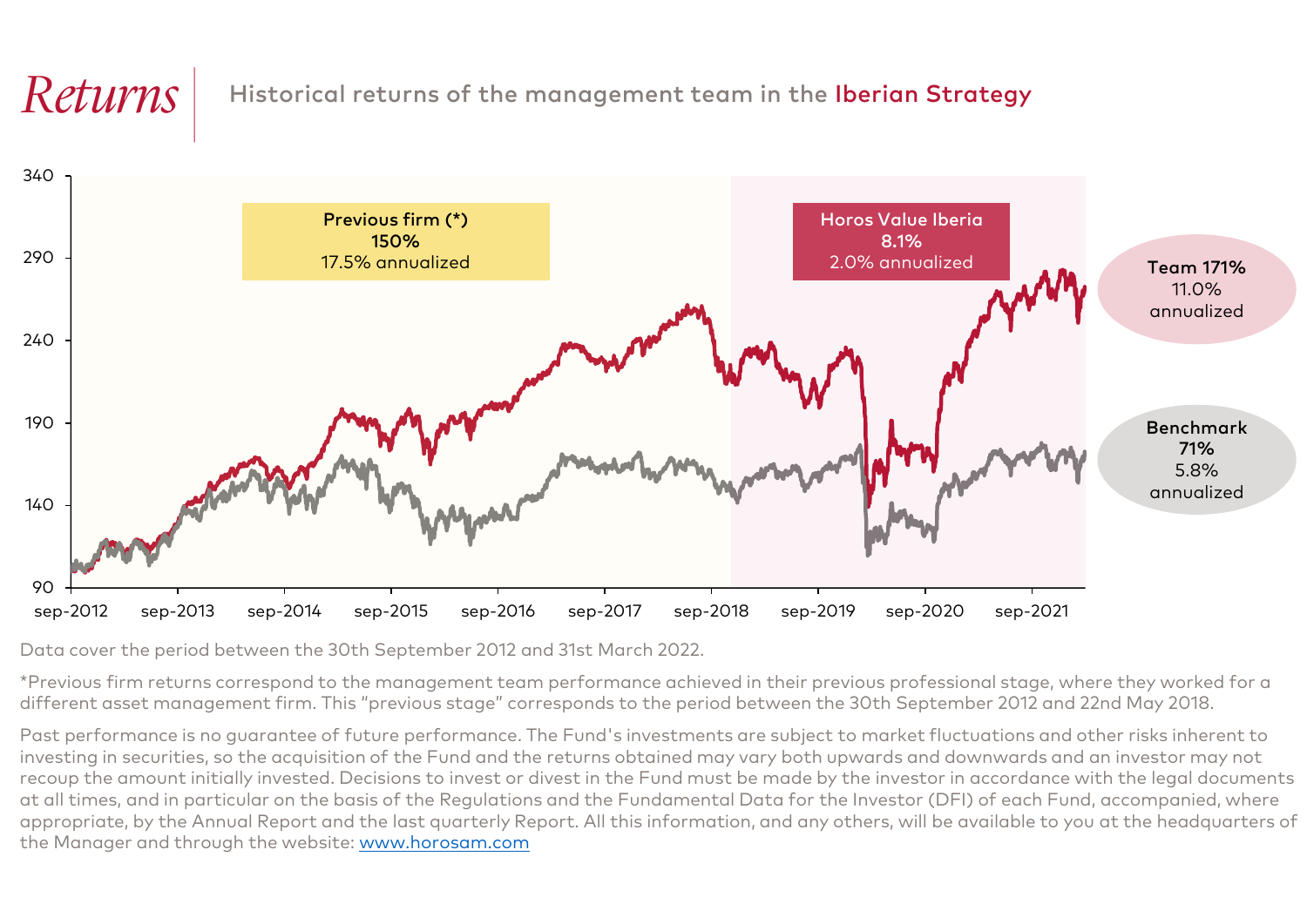## $\mathit{Returns} \mid$  Historical returns of the management team in the International Strategy



Data cover the period between the 30th May 2012 and 31st March 2022.

\*Previous firm returns correspond to the management team performance achieved in their previous profesional stage, where they worked for a different asset management firm. This "previous stage" corresponds to the period between the 30th May 2012 and 22nd May 2018.

Past performance is no guarantee of future performance. The Fund's investments are subject to market fluctuations and other risks inherent to investing in securities, so the acquisition of the Fund and the returns obtained may vary both upwards and downwards and an investor may not recoup the amount initially invested. Decisions to invest or divest in the Fund must be made by the investor in accordance with the legal documents at all times, and in particular on the basis of the Regulations and the Fundamental Data for the Investor (DFI) of each Fund, accompanied, where appropriate, by the Annual Report and the last quarterly Report. All this information, and any others, will be available to you at the headquarters of the Manager and through the website: www.horosam.com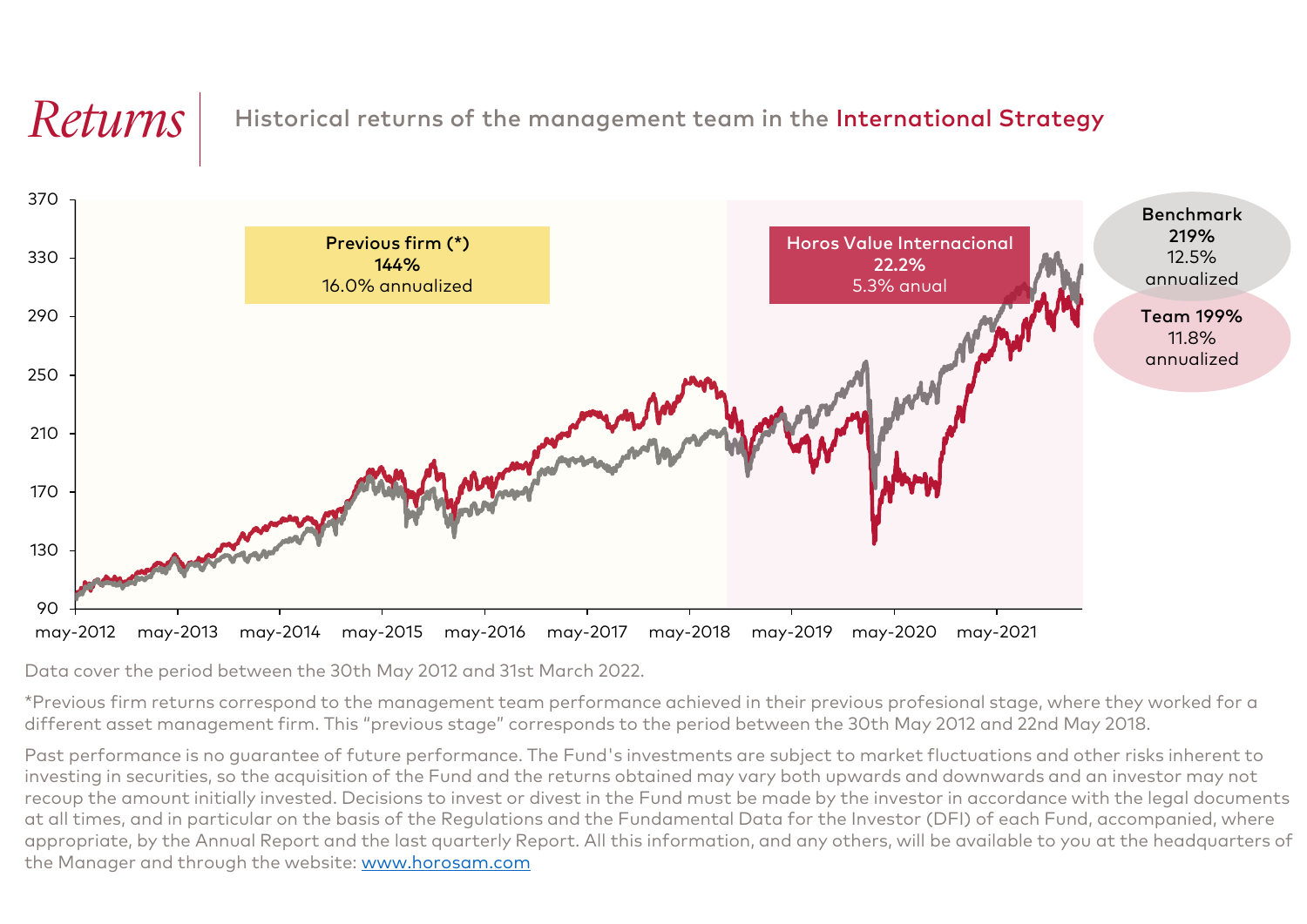## Top 10 Holdings Horos Value Iberia

## Top 10 Holdings

Horos Value Internacional

| <b>Holding</b>            | $\frac{0}{0}$ | <b>Theme</b>                    | <b>Holding</b>            | $\frac{0}{0}$ | <b>Theme</b>              |
|---------------------------|---------------|---------------------------------|---------------------------|---------------|---------------------------|
| Catalana Occidente        | 7.1%          | <b>Financial</b>                | <b>Naspers</b>            | 4.8%          | <b>TMT</b>                |
| Semapa                    | 7.0%          | <b>Financial</b>                | <b>Fairfax India</b>      | 4.4%          | <b>Financial</b>          |
| <b>Merlin Properties</b>  | 6.7%          | Real estate and<br>construction | <b>Catalana Occidente</b> | 4.4%          | <b>Financial</b>          |
| Horos Value Internacional | 6.4%          | <b>Financial</b>                | Semapa                    | 4.2%          | <b>Financial</b>          |
| <b>Iberpapel</b>          | 5.0%          | <b>Industrial</b>               | <b>Aercap Holdings</b>    | 4.0%          | <b>Financial</b>          |
| <b>Songe SGPS</b>         | 4.9%          | <b>Distribution</b>             | <b>CIR</b>                | 3.8%          | <b>Financial</b>          |
| Gestamp                   | 4.4%          | <b>Industrial</b>               | <b>BMW</b>                | 3.5%          | <b>Consumer cyclicals</b> |
| <b>Elecnor</b>            | 4.3%          | <b>Industrial</b>               | <b>Songe SGPS</b>         | 3.4%          | <b>Distribution</b>       |
| <b>Renta Corporación</b>  | 4.0%          | Real estate and<br>construction | Sun Hung Kai And Co       | 3.3%          | <b>Financial</b>          |
| <b>Alantra Partners</b>   | 3.7%          | <b>Financial</b>                | <b>Teekay Corp.</b>       | 3.2%          | Oil & Gas                 |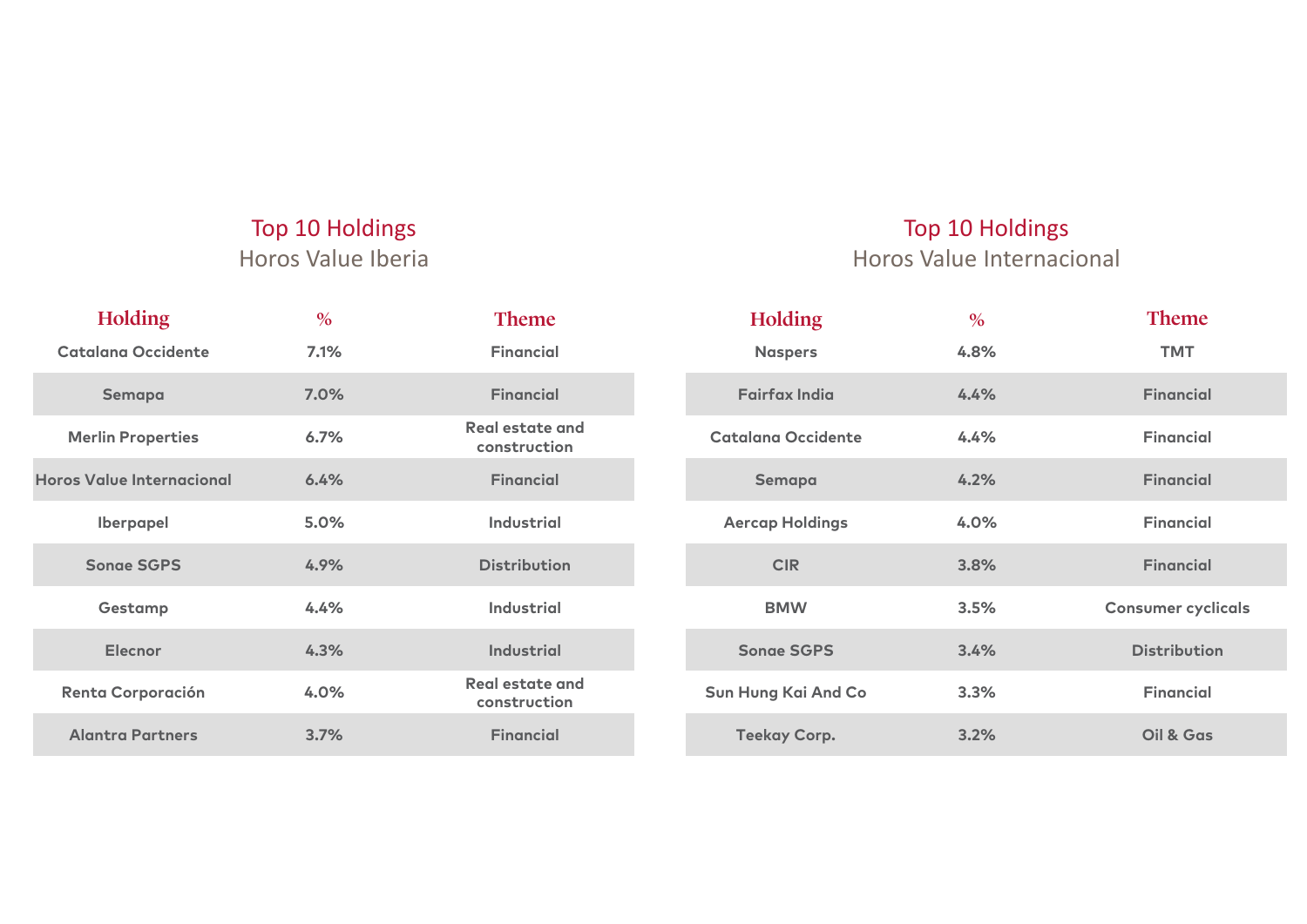# *Upside Potential* Target value vs. Net Asset Value of the Management Team



Data cover the period between the 31st March 2014 and the 31st March 2022.

Previous firm data correspond to the period when the management team worked for a different asset management firm. For the NAV calculation, this previous firm performance has been used, and as a base for retrieving the simulated NAV within this period, the NAV of Horos Value Iberia at 23rd May 2018, the day when the management team joins the project.

For the target value calculation, we perform an individual assessment of each Investment included in the portfolio. Specifically, we make a threeyear estimate of the value of each company in which we invest. To do this we calculate, in a conservative way, the future cash flows we think the business will generate over the next three years in order to estimate the company future value (understood as market capitalization adjusted for net financial position). Subsequently, with this data we estimate the EV/FCF multiple (future value of the company divided by its normalised free cash flow, adjusting the latter for extraordinary items) at which each company would be priced. Finally, as a result of the qualitative analysis we do on each company, we assign an exit multiple to each investment (how much we think each business is worth trading at) and compare it with the previous figure to estimate the potential or attractiveness of the investment. Occasionally, given the nature of the investments, other generally accepted valuation methods would be used such as sum of parts, discounted cash flow or price to book value multiples.